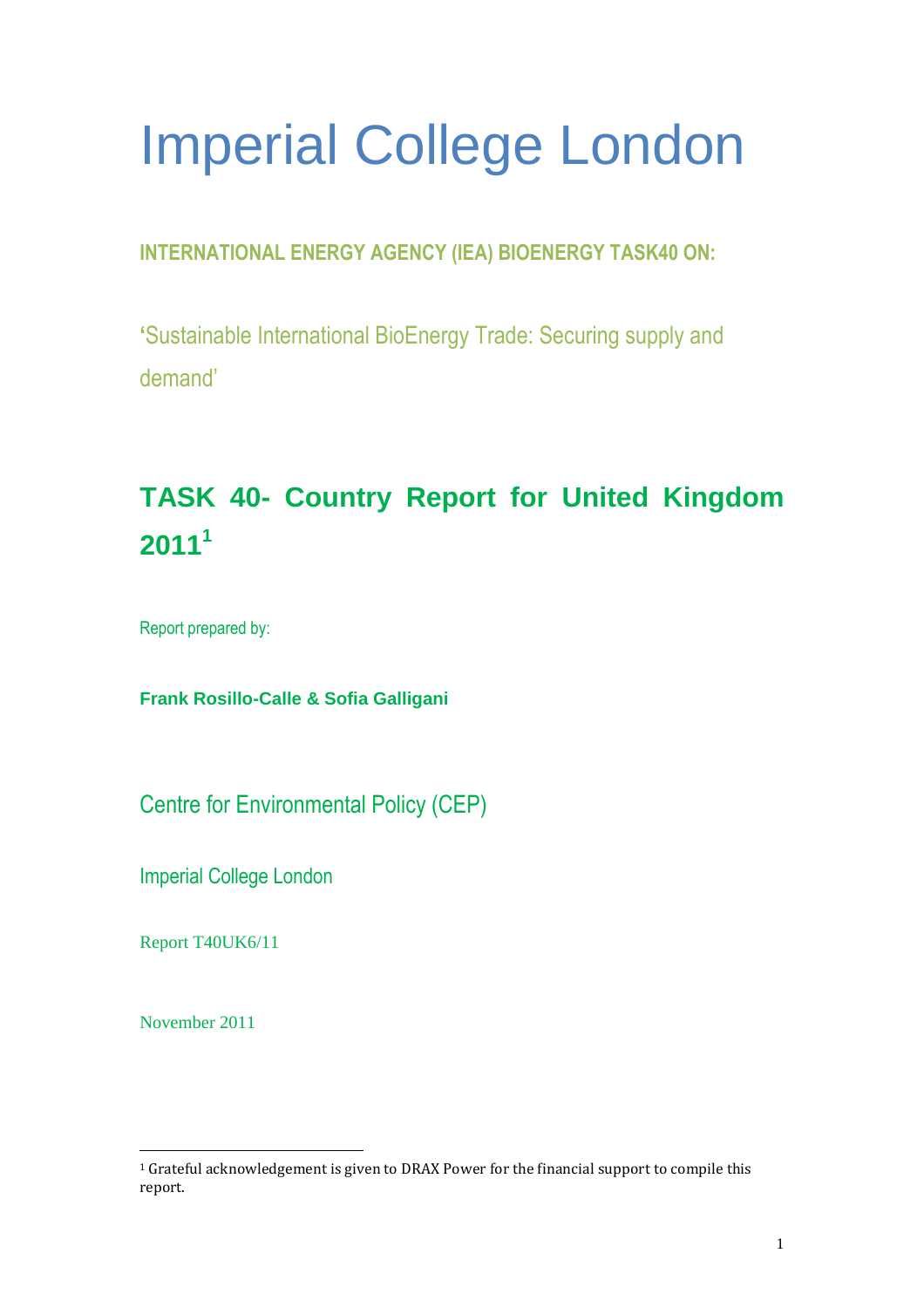## TABLE OF CONTENTS

| 1.  |  |
|-----|--|
| 2.  |  |
|     |  |
|     |  |
|     |  |
|     |  |
| 7.  |  |
| 8.  |  |
| 9.  |  |
| 10. |  |
|     |  |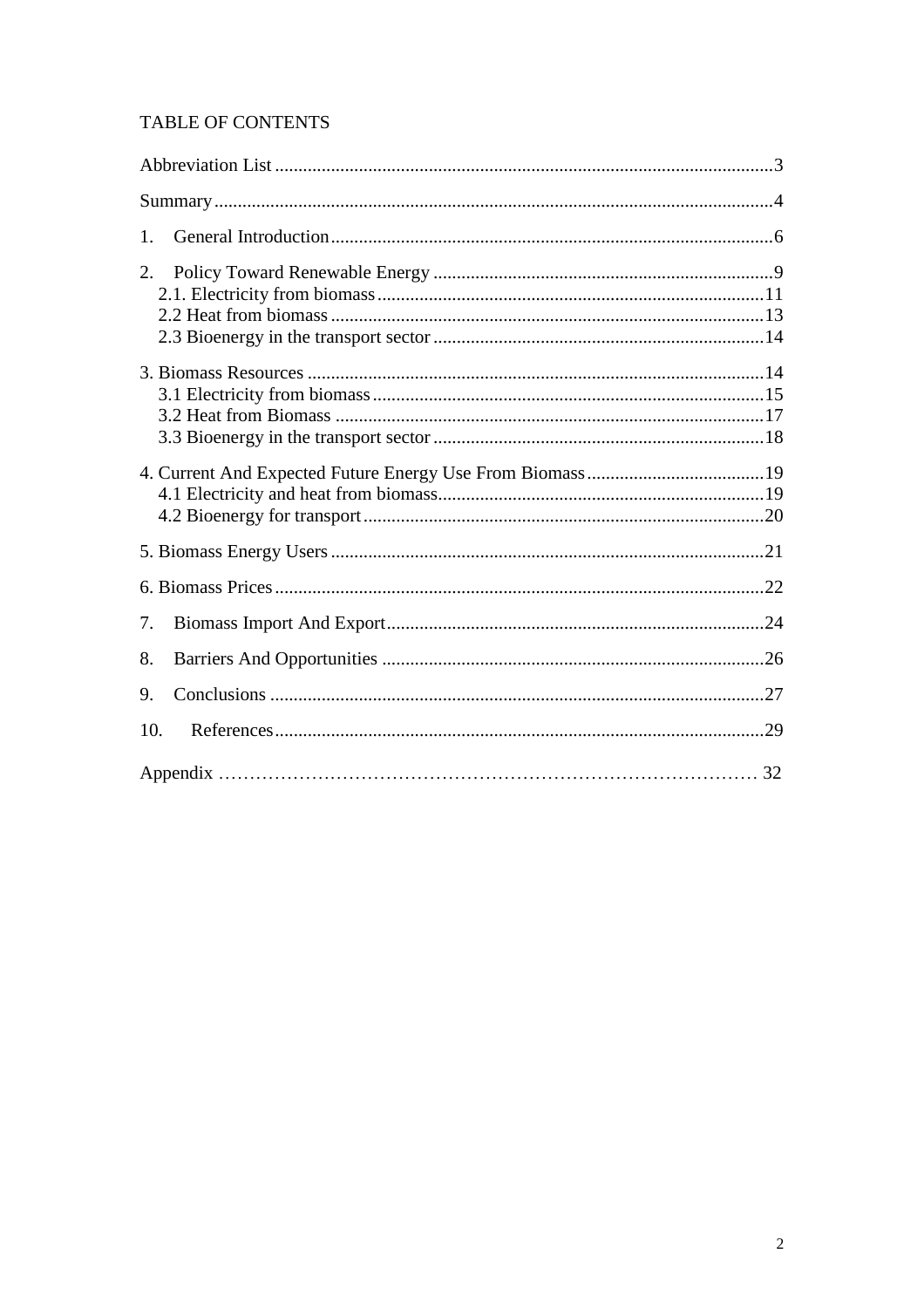# <span id="page-2-0"></span>**ABBREVIATION LIST**

| <b>DECC</b>                          | Department for Energy and Climate Change                |  |  |
|--------------------------------------|---------------------------------------------------------|--|--|
| <b>DEFRA</b>                         | Department for Environment, Food and Rural Affairs      |  |  |
| <b>DfT</b>                           | Department for Transport                                |  |  |
| <b>DTI</b>                           | Department for Trade and Industry                       |  |  |
| EC                                   | European Commission                                     |  |  |
| <b>EMR</b>                           | <b>Electricity Market reform</b>                        |  |  |
| FC                                   | <b>Forestry Commission</b>                              |  |  |
| <b>FiT</b>                           | Feed in Tariff                                          |  |  |
| <b>GDP</b>                           | <b>Gross Domestic Product</b>                           |  |  |
| <b>IIED</b>                          | International Institute for Environment and Development |  |  |
| <b>NG</b>                            | <b>National Grid</b>                                    |  |  |
| <b>OFGEM</b>                         | Office of the Gas and Electricity Markets               |  |  |
| <b>RED</b>                           | <b>Renewable Energy Directive</b>                       |  |  |
| <b>RHI</b>                           | Renewable Heat Incentive                                |  |  |
| <b>RO</b>                            | Renewable Obligation                                    |  |  |
| <b>ROCs</b>                          | <b>Renewable Obligation Certificates</b>                |  |  |
| <b>RTFO</b>                          | Renewable Transport Fuel Obligation                     |  |  |
| Notes:                               |                                                         |  |  |
| Exchange rate: $\pounds1 = Euro1.17$ |                                                         |  |  |
| Ton or tonne $= 1000$ kg             |                                                         |  |  |
|                                      |                                                         |  |  |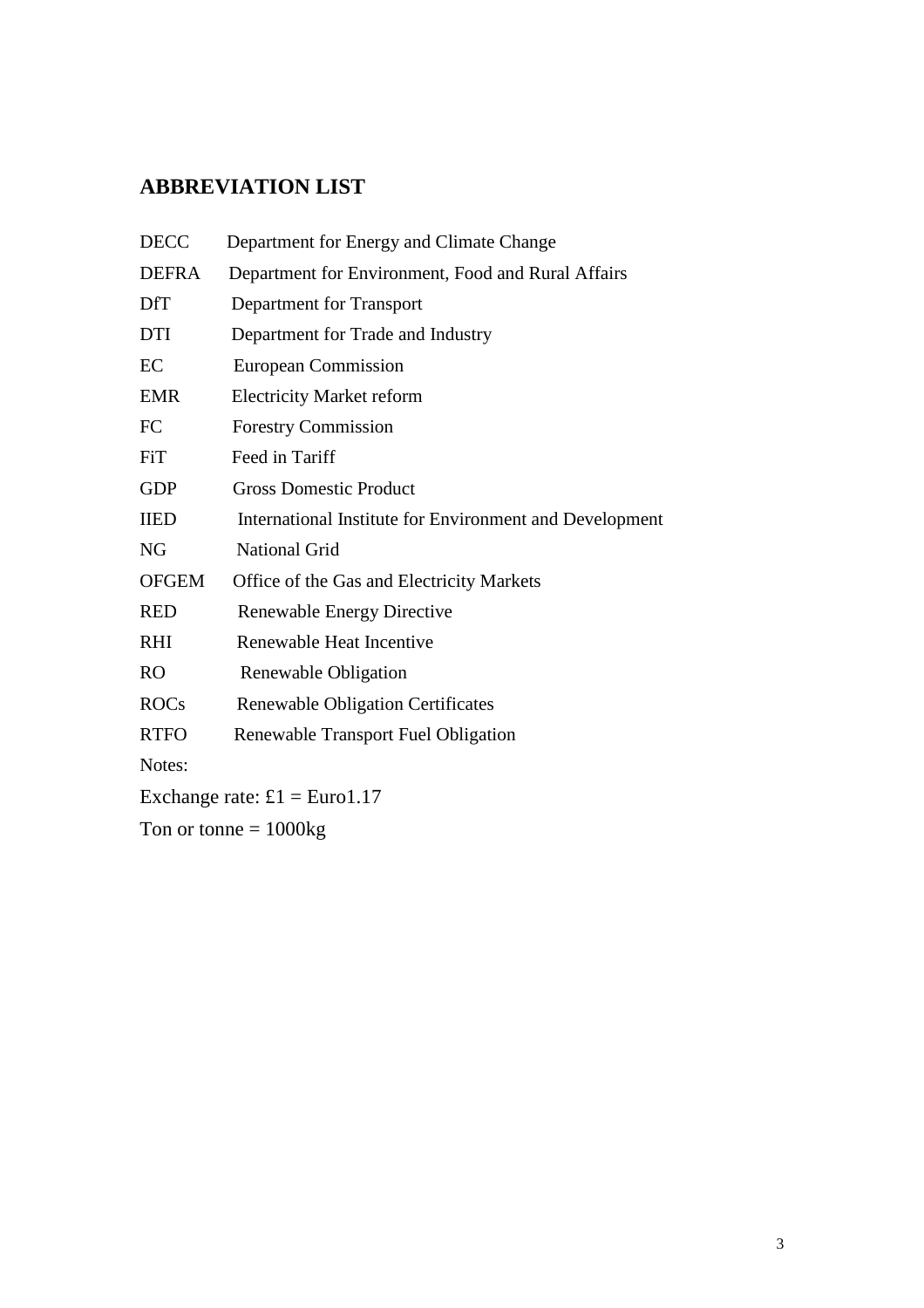# <span id="page-3-0"></span>**SUMMARY**

It is estimated that by 2020 over 20GWe of the existing UK power plants (mainly coal and nuclear) will be closed. The introduction of the EU Emissions Trading System (EU ETS) and the Industrial Emissions Directive (IED)) are already imposing significant additional economic pressures on the operation of fossil-fired plants. The UK will have to invest heavily in new generation capacity to replace closing plants and to meet expected increases in electricity demand.

The UK Government is playing a leading role in setting extensive greenhouse gas (GHG) emission reduction targets. The current national strategic goal is to ensure an 80% reduction in GHG emissions (from a 1990 base) by 2050. Renewable energy will play a major role e.g. it is expected to provide around 15% of the UK"s energy demand by 2020.

Many studies have been carried out to assess the potential of bioenergy in the UK, be it from domestic or imported sources. For example, the AEA (2011) study concluded that by 2020 the UK could access 1,800PJ of sustainable biomass (or 20% of the UK primary energy demand) which could be more than double or even treble by 2030. The Committee of Climate Change (CCC, 2010), has also indicated that the scope for renewable energy could be between 30 to 45% of all energy consumed in the UK by 2030.

To meet this increasing demand, requires a wide range of technologies and feedstocks, essential to meet the expected extensive use of biomass for power, heating and transport, the three most important sectors in the UK. For example, the Renewable Energy Roadmap of July 2011 (DECC, 2011c) identified 8 key technologies which could deliver about 90% of the generation necessary to meet the UK"s 2020 target, of which biomass-based generation could account for 100 to 150TWh (28 to 47 Mt), [(biomass electricity 32-50TWh (16-22 Mt); biomass heat 36-50TWh (5-10 Mt); and transport up to 48TWh equivalent (7-15 Mt)].

Bioenergy will be making a significant contribution to three key energy sectors:

- Electricity generation (solid biomass, primarily in co-firing power plans)
- Heat generation (solid biomass) and
- Transport (liquid biofuels, basically biodiesel and bioethanol)

The government has been supporting the development of RE through various instruments (see Table 2) of which the Renewables Obligation (RO), Renewable Transport Fuel Obligation (RTFO), Renewable Heat Incentive (RHI), and Feed-in-Tariffs (F-i-T), are the most relevant, discussed in this report.

Unlike many EU member countries e.g. Austria, Denmark or Sweden, the path towards the large scale use of bioenergy has been difficult and slow in the UK e.g. the country started from a low basis and has seen considerable policy changes of which co-firing is a good example.

Power generation from co-firing deserves particular attention because it provides security of supply benefits in terms of availability, reliability and flexibility and can respond flexibly and quickly to changes in electricity supply or demand. Co-firing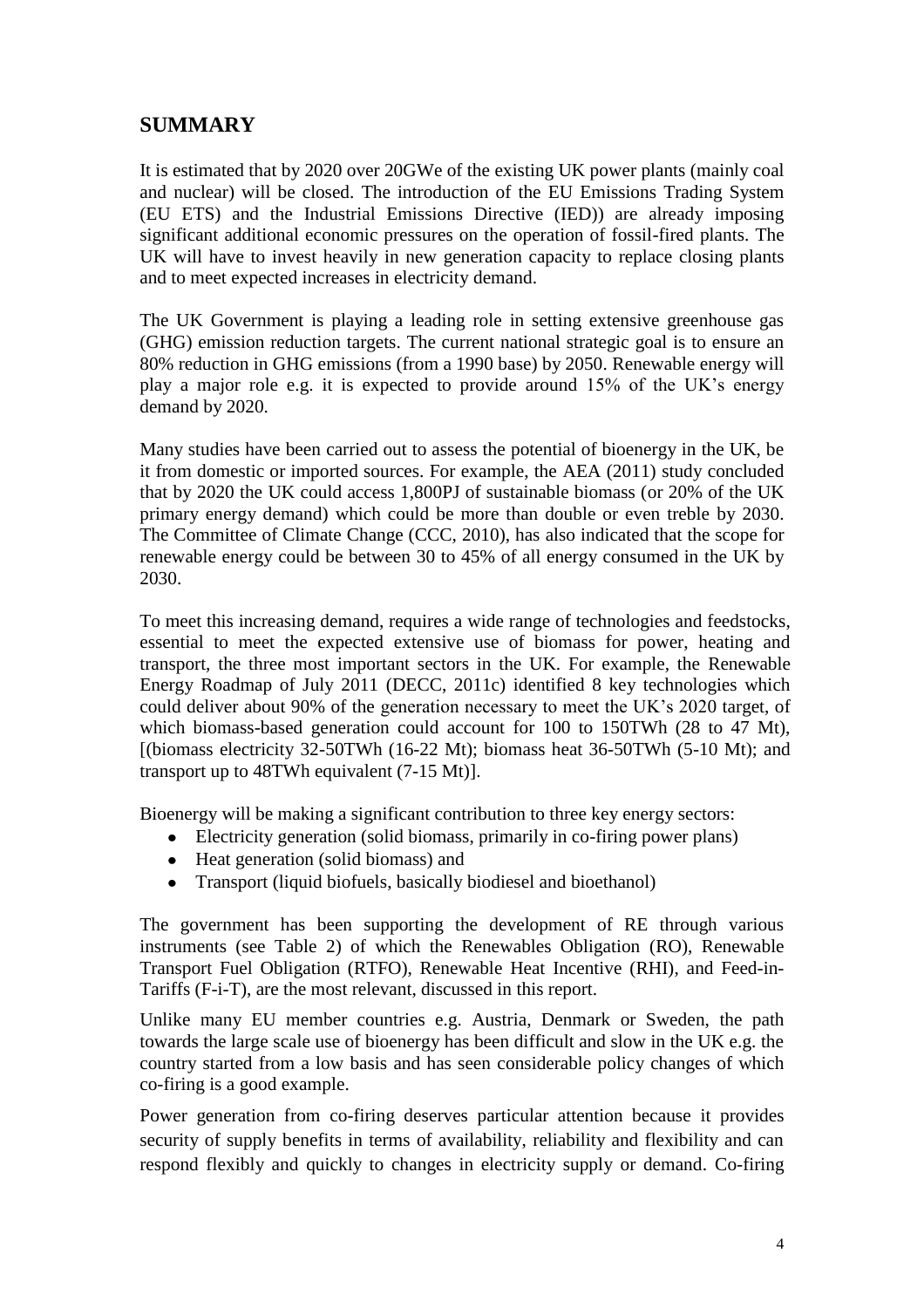also reduces the need for significant investment in transmission. A recent study (Arup, 2011) has estimated the potential for the conversion of co-firing generation to dedicated biomass generation up to 1.8GWe of high capacity factor and low planning risk. Arup estimates that 50 to 60 dedicated biomass plants could be built around the UK, and various large plants with capacity up to 350MWe could also be located near ports to access a wide range of imported fuels on which UK will have to depend.

Further development in co-firing will have a major impact on the use of bioenergy in the UK. As stated by Wood et al 2006): "*from an avoided greenhouse gas perspective, the co-firing of biomass with coal represents one of the most effective uses of biomass resources for energy".*

Already co-firing is the major source of wood pellets imports as discussed in Section 7 of this report. This presents a considerable technical and financial challenge. Nonetheless many generators have concluded that large volumes of biomass can be successfully sourced, transported and burnt in conventional power stations, replacing coal, and therefore co-firing/conversion programs are now focusing on setting up supply chains capable of sourcing and transporting biomass in larger volumes, a significant departure from early years.

This report consists of 8 main sections: A general introduction that includes the general aspects of energy in the UK, Sect. 2 looks at policy issues, Sect. 3 examines biomass resources; Sect. 4 concerns with future bioenergy use, Sect. 5 investigates bioenergy users, Sect. 6 considers biomass energy prices, Sect. 7 looks at imports/exports and 8 concentrates in barriers and opportunities for biomass energy specific to the UK.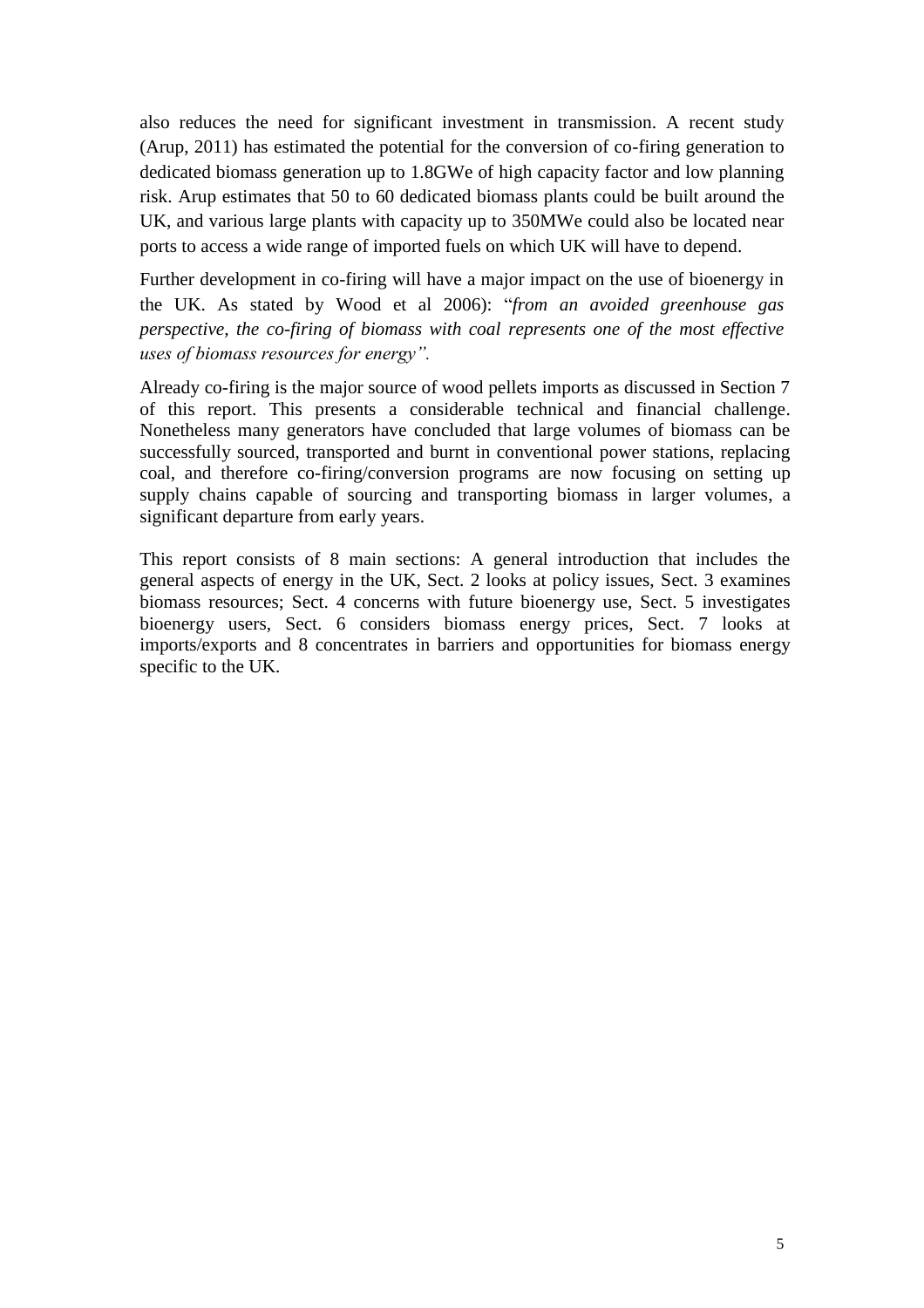#### <span id="page-5-0"></span>**1. GENERAL INTRODUCTION**

As in previous UK Country Reports, the aim of the 2011 report is to update the 2009 study and incorporate the changes of the past two years. The structure of this report has also changed slightly. It is not a detail analysis but an overview of the most important changes occurred since 2009; further details can be obtained by following up references. For previous UK Country Reports please see Perry & Rosillo-Calle (2009, or visit [www.bioenergytrade.org/countryreports/.](http://www.bioenergytrade.org/countryreports/) UK is a full Member of IEA Task 40 from 1<sup>st</sup> January 2006. Bioenergy remains one of the UK key components for the provision of low carbon energy in electricity generation, heat and road transport.

In 2010 the UK GDP was £1,443 billion and had a population of 63 million (ONS, 2011). The UK comprises England, Scotland, Wales and Northern Ireland, and has an area of 244,000 Km<sup>2</sup>. The main natural resources are coal, oil, natural gas, tin, limestone, iron ore, salt, clay, chalk, gypsum, lead and silica.

Though the UK was the world"s first country to become highly industrialized, nowadays its GDP consists primarily of services with 76% of the GDP; industry [including steel, heavy engineering and metal manufacturing, textiles, motor vehicles and aircraft construction, electronics and chemicals (21%)]. Agriculture accounts for just 0.8% of GDP- cereals, oilseed, potatoes, vegetables, fruits, wool, cattle, sheep, poultry and fish (ONS, 2011).

In 2010, the primary fuels supply was 227.7 million tonnes of oil equivalent (Mtoe), a 3.4 per cent increase compared to 2009. Indigenous production was 5.3 per cent lower than in 2009, with output falling each year since 1999. Oil and gas accounted for 80 per cent of UK production (DECC 2011).

The UK was the first country to make carbon reductions legally binding through the 2008 Climate Change Act, which set targets for emissions cuts at 34% by 2020 and 80% by 2050. Renewable energy deployment is one of the vehicles to help reaching those goals, with a legally binding target of 15% of overall energy demand by 2020 (HM Government, 2009).

Interest in bioenergy in the UK as a sustainable renewable energy option has grown significantly over the past decade due to favourable policy support e.g. Renewables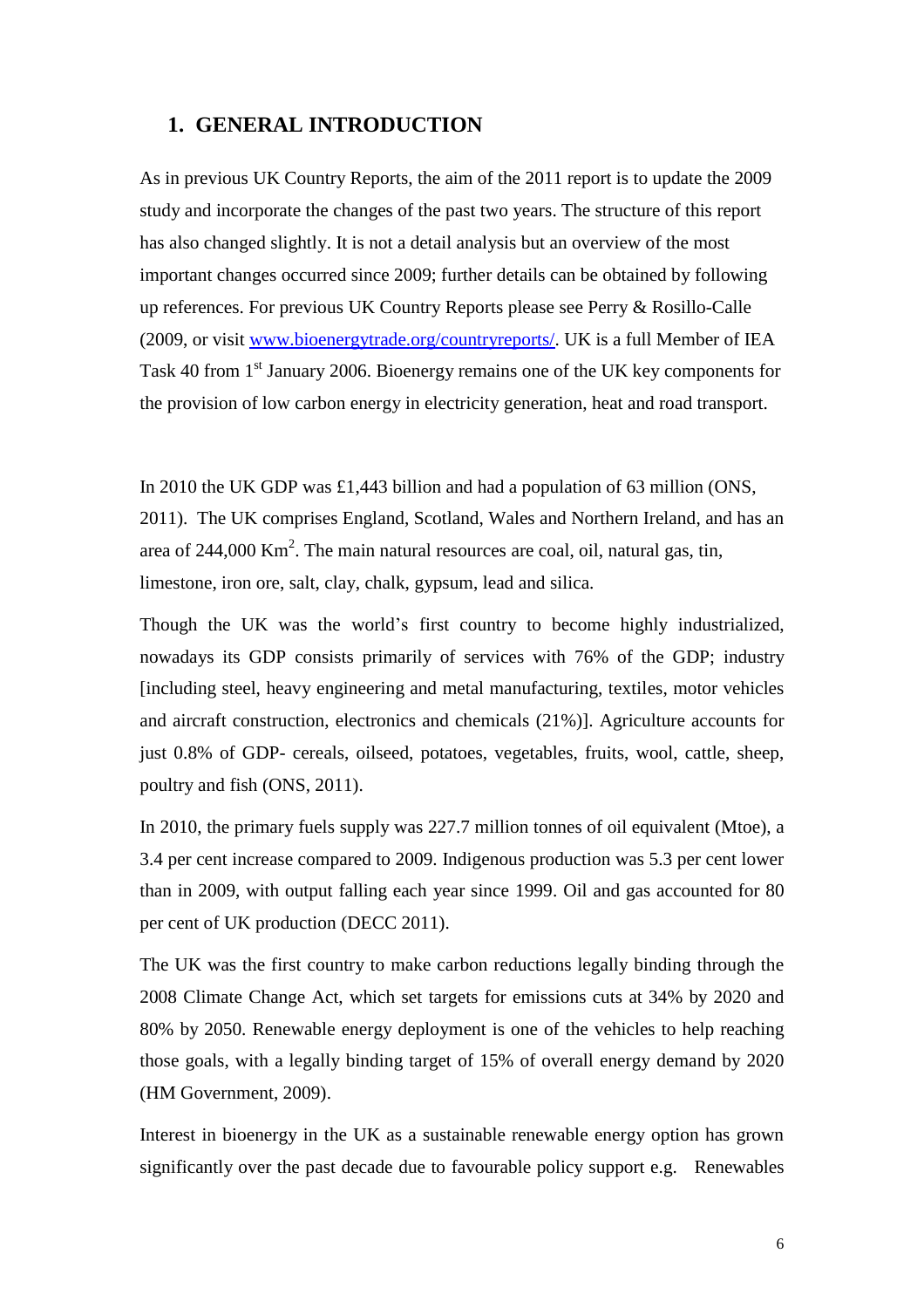Energy Strategy (RES), which states that biomass for heat and electricity has the potential to meet about a third of the 2020 UK"s renewable energy target (HM Government, 2009). Figure 1 shows consumption from renewable fuels in 2010 (DECC, 2011)]. As can be appreciated biomass energy represents 82.5% of all renewables.





Total renewables used=7,650 thousand tonnes of oil equivalent (ktoe)

(1) Excludes all passive use of solar energy and all (520 ktoe) non-biodegradable wastes. In this chart renewables are measured in primary input terms.

(2) Biomass co-fired with fossil fuels in power stations; imported 9.8 per cent of total renewables, home produced 0.9 per cent (3) 'Animal biomass' includes anaerobic digestion, farm waste, poultry litter, and meat and bone combustion.

(4) 'Plant biomass' includes straw and energy crops.

(5) 'Wind' includes energy from shoreline wave and tidal generation, but this accounted for less than 0.2 ktoe

#### Source: (DECC, 2011)

In 2004 and after many years of being a net exporter of oil, the UK became of net importer. In 2010 the UK imported more coal, crude oil, electricity and gas than it exported though it has remained a net exporter of petroleum products. Figure 2 shows production and consumption of primary energy sources and Figure 3 the share of electricity production by source in 2010.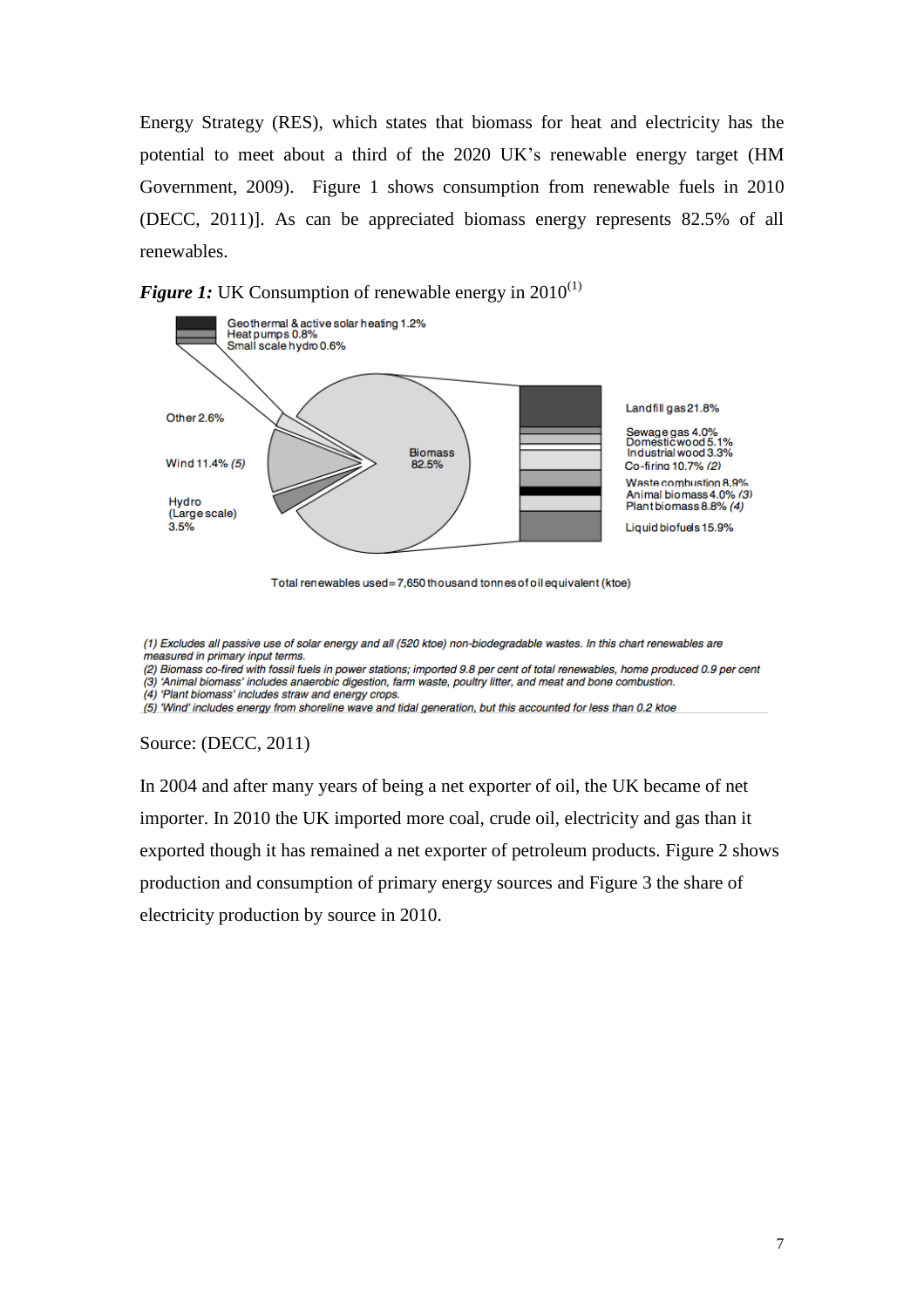

*Figure 2:* Production and consumption of primary fuels in 2010

Note: Includes non-energy use of petroleum and gas. Differences between<br>consumption and production are made up by foreign trade, marine bunkers and stock changes.

#### Source: (DECC, 2011)

Figure 4 illustrates the final energy consumption by sector in 2010, transport represents 35%, domestic sector 30.5%, industrial 17.3%, commercial 6.2% and nonenergy uses 5.6%; petroleum provides 45% and natural gas 33%, the two most important fuels (DECC, 2011).





Source: (DECC, 2011)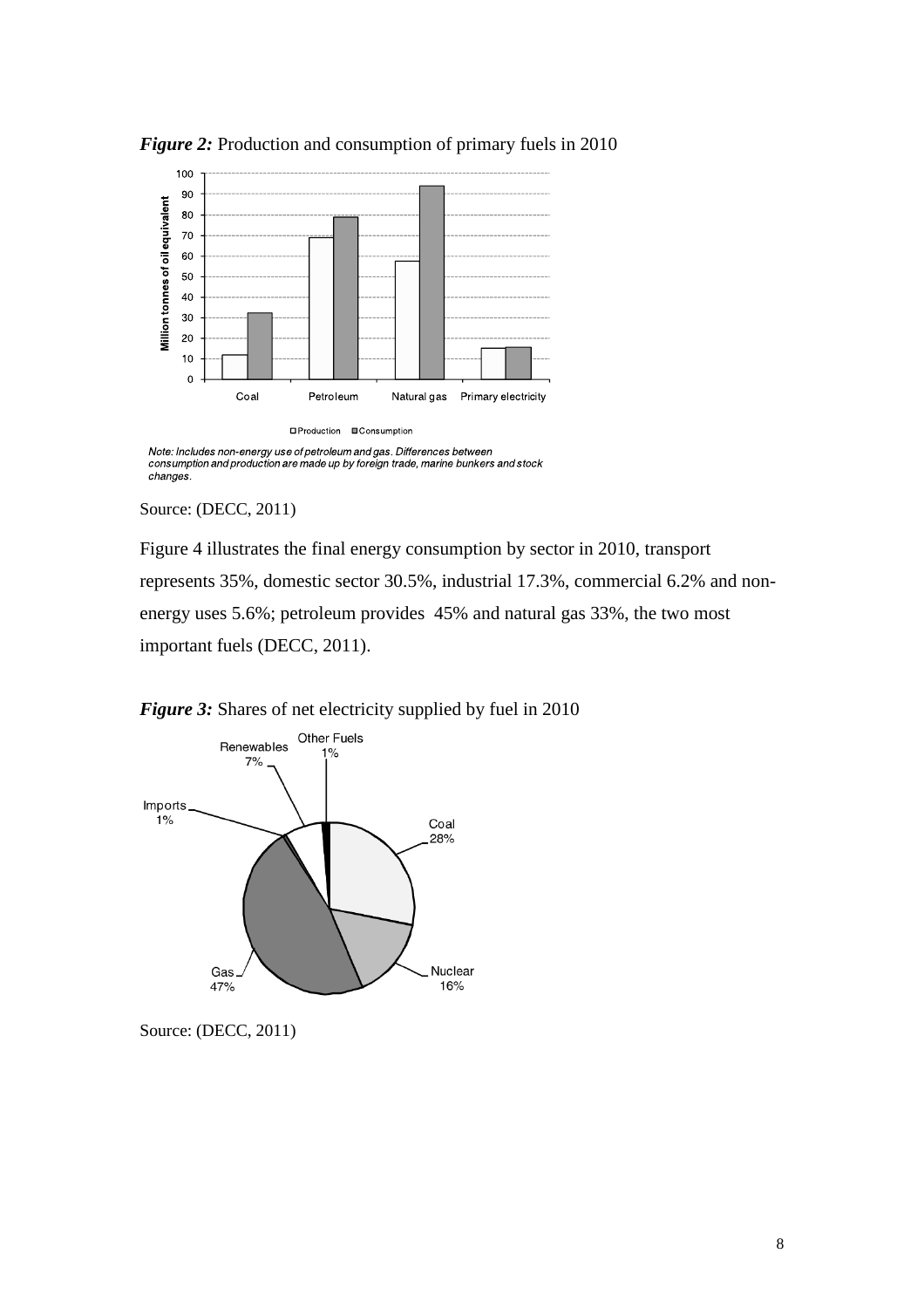

*Figure 4:* Final energy consumption in 2010 by sector and fuel

Total: 159.1 million tonnes of oil equivalent

(1) Includes services and agricultural sectors.<br>(2) Includes coal, manufactured fuels, renewables & waste, and heat sold.

Source: (DECC, 2011)

Heating accounts for 47% of total UK final energy consumption (approximately 69% of heat is produced from natural gas) and for about 77% of energy use across all nontransport sectors (DECC, 2010). The recent Renewable Heat Incentive (RHI) (DECC, 2011c) is expected to result in a significant increase in the level of renewable heat. The British Government is committed to generate 12% of heating by 2020 from renewable sources saving up to 44 million tonnes of carbon (DECC, 2011c).

#### <span id="page-8-0"></span>**2. POLICY TOWARD RENEWABLE ENERGY**

This section looks at the most important policies aimed at renewable energy, with emphasis on bioenergy. The EU Renewable Energy Directive (EURED) of 2008 stipulates that by 2020, 20% of EU final energy consumption should be from renewable sources. Also, the EU National Renewable Energy Action Plans (NREAPs) forecast that an important part of the renewables will be bioenergy. At a national level, the UK Renewable Energy Strategy (UKRES) (2009) stipulates a goal of 15% of energy generation from renewable sources by 2020; this compares to just 2.3 % in 2008. Table 1 summarizes current and projected policy goals for 2020 by sector.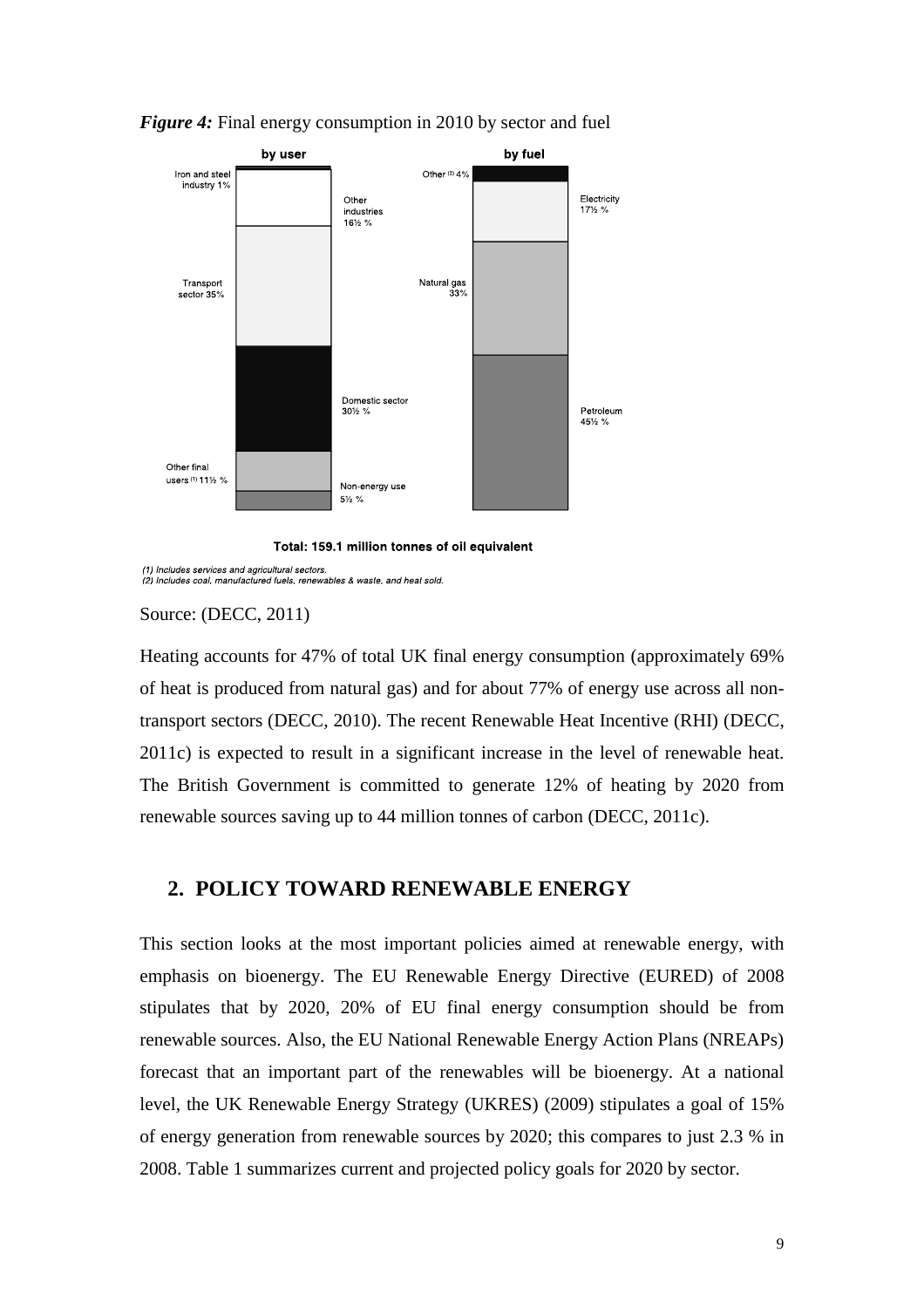| <b>Source</b> | <b>Current Share</b> | <b>Target Share</b> |
|---------------|----------------------|---------------------|
| Electricity   | Less than $6\%$      | 30%                 |
| Heat          | Less than 1%         | 11%                 |
| Transport     | Less than 3%         | 10%                 |

**Table 1:** Current and 2020 renewable targets of energy share

Adapted from Carbon Trust, (2011b)

In order to achieve these targets, the government has promoted various policy initiatives, briefly summarised in Table 2.

| <b>Incentive</b>       | <b>Description</b>                                | <b>Regulatory Body</b> |
|------------------------|---------------------------------------------------|------------------------|
| <b>Renewable Heat</b>  | Financial support for the production of           | <b>OFGEM</b>           |
| Incentive              | renewable heat. Focused on non-domestic           |                        |
| (RHI)                  | installations in the first year of operation from |                        |
|                        | September 2011.                                   |                        |
| Renewable Heat         | Support for domestic properties in-stalling       | <b>Energy Savings</b>  |
| Premium Payment        | renewable heat technologies in the first year of  | Trust                  |
| (RHPP)                 | the RHI (until October 2011)                      |                        |
|                        |                                                   |                        |
|                        |                                                   |                        |
| Renewable Obligation   | The RO places a mandatory requirement for         | <b>OFGEM</b>           |
| (RO)                   | UK electricity suppliers to source a percentage   |                        |
|                        | of electricity that they supply from eligible     |                        |
|                        | renewable sources. The current target is 15%,     |                        |
|                        | up to 2015.                                       |                        |
| Renewable Obligation   | Generators of electricity from eligible           | <b>OFGEM</b>           |
| Certificates (ROCs)    | renewable sources are awarded ROCs for            |                        |
|                        | every megawatt hour they generate. These          |                        |
|                        | certificates can be sold to energy suppliers      |                        |
|                        | along with the electricity they buy or can be     |                        |
|                        | traded independently.                             |                        |
| Feed-in tariffs (FiTs) | FiTs came into effect on 1 April 2010. They       | <b>OFGEM</b>           |
|                        | make the business case for installing             |                        |
|                        | renewable energy more attractive. Under the       |                        |
|                        | scheme, if you generate your own renewable        |                        |
|                        | power you will be paid for the electricity        |                        |
|                        | produced and for the excess exported to the       |                        |
|                        | grid.                                             |                        |
|                        |                                                   |                        |
| Renewable Transport    | The current RTFO was introduced in 2008 and       | Department for         |
| <b>Fuel Obligation</b> | places an obligation on owners of liquid fossil   | Transport (DfT)        |
| (RTFO)                 | fuel intended for road transport use to ensure    |                        |
|                        | that either a certain amount of biofuel is        |                        |
|                        | supplied or that a substitute amount of money     |                        |
|                        | is paid. Only those organisations that supply     |                        |
|                        | more than 450,000 litres of fossil fuel in a      |                        |

*Table 2:* Summary of renewable energy incentives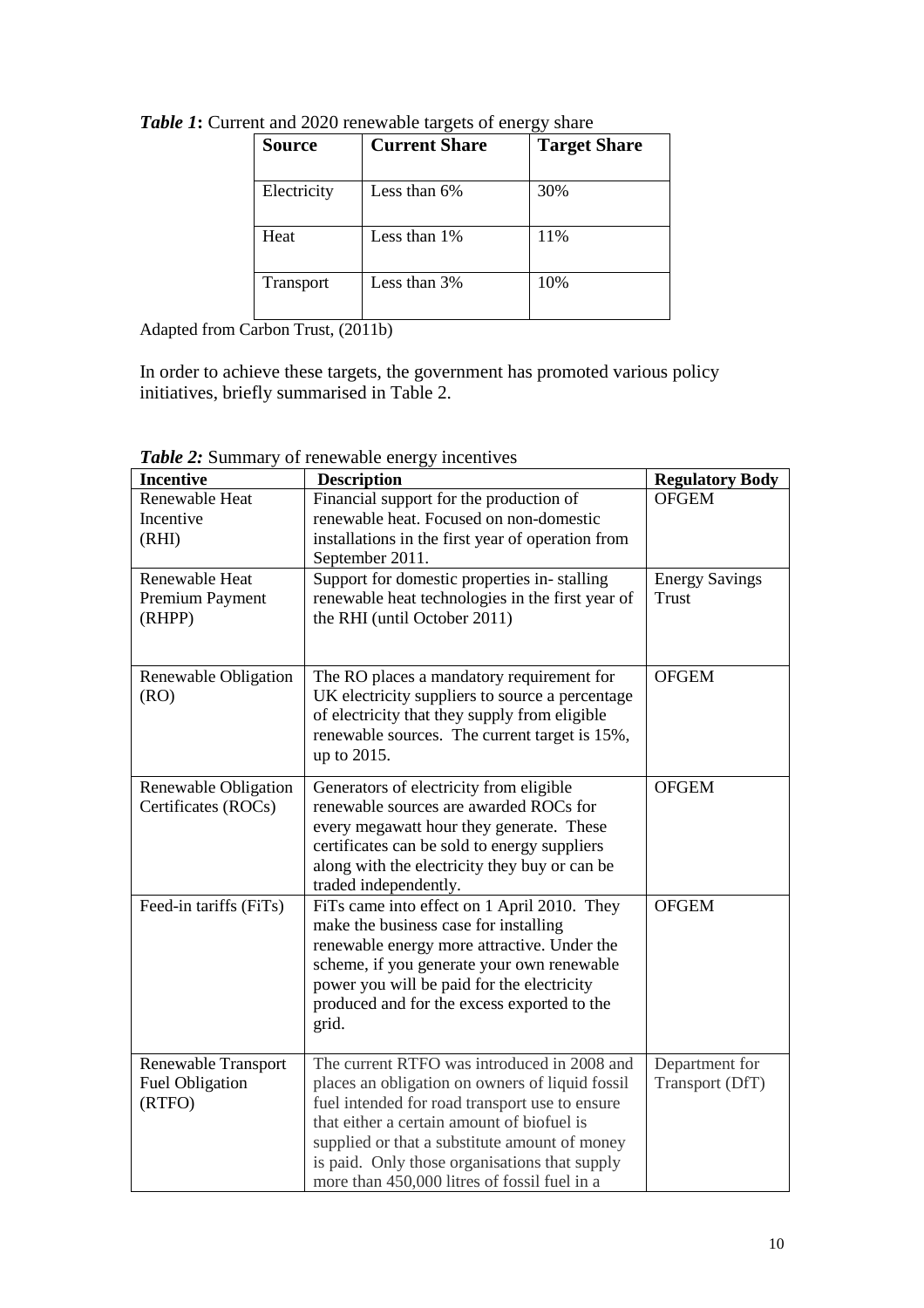Adapted from Sources: Buckinghamshire County (2011); Carbon Trust (2011 & 2011a), and DFT (2011)

#### <span id="page-10-0"></span>**2.1. Electricity from biomass**

The UK provides various incentives to generate electricity from biomass such as the Renewable Obligation, the Electricity Market Reform and the Feed in Tariff, briefly discussed here. It is expected that by 2020 biomass could contribute up to a total of 6 GW, compared to 2.5 GW capacity in 2010 (DECC, 2011a). To achieve these objectives the electricity market needs institutional support.

The UK government is currently drawing up legislation to address these issues, namely: long-term contracts for both low-carbon energy and capacity as well as institutional arrangements to support electricity from biomass, continued grandfathering, and supporting the principle of no retrospective change to low-carbon policy incentives within a clear and rational planning cycle; and to create a market that allows existing energy companies and new entrants to compete on fair terms. In 2010 the UK government decided to provide further support to feedstock and energy waste plants from the RO and there also plans to review the RO for further technological development up to 2013. The new Renewable Obligation will come into force in April 2013 and will pay particular attention to waste use e.g. by setting up new landfill regulations on waste wood use (DECC, 2011a).

Policies on co-firing have changed over the past or so decade. A ROC review came into effect in October 2011 which could have a significant impact particularly on cofiring and hence on bioenergy use. Coal-fired + biomass generation currently provides security of supply benefits in terms of availability, reliability and flexibility. Hence, unlike any other large scale renewable technology, biomass-fired generation can respond flexibly and quickly to changes in electricity supply or demand and can provide large scale, reliable, and predictable power.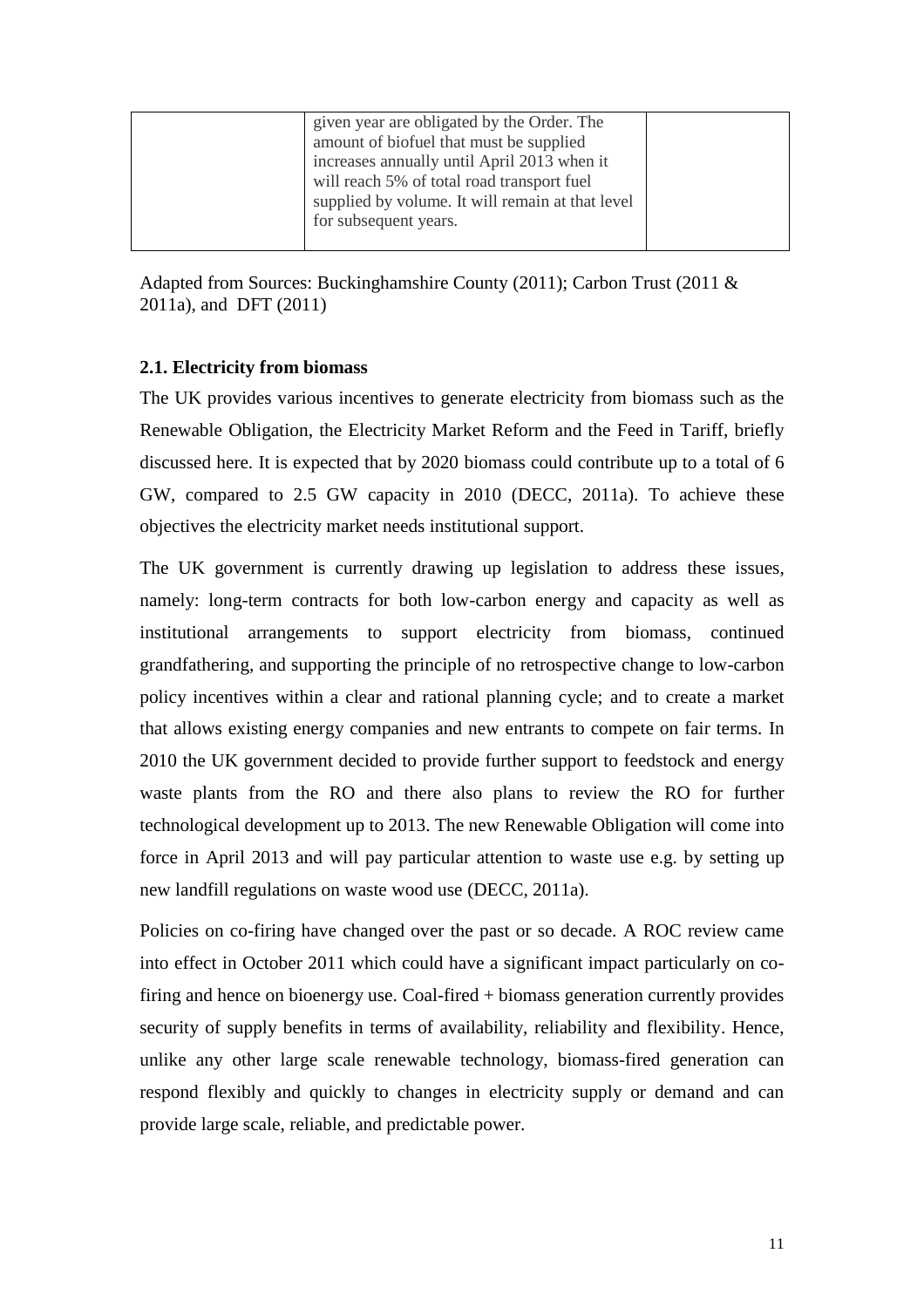In addition, conversion and enhanced co-firing biomass plant will also reduce the need for transmission investment which, depending on the location, can be significant. A recent study (Arup, 2011) has considered a range of different options for biomass usage, including dedicated biomass plants as well as existing coal plants in a variety of regimes. The report recognizes that small biomass plants,  $(<50$  MWe) tend to use locally sourced biomass fuel delivered by road. The Arup study estimated that the UK could host 50-60 dedicated biomass plants distributed around the country. In addition, large plants, up to 350 MWe, could be located near ports specifically to access a wide range of imported fuels. The study indicates that *"up to 1.8 GWe of high capacity factor, low planning risk* of conversion capacity could be feasible (ARUP, 2011).

Limited co-firing can be achieved in most UK coal plant with little modification to the plant, by pulverizing the coal and biomass simultaneously in the existing coal mills, a technique usually termed 'co-milling'. It is now considered that co-firing at rates of 20-50% (currently to benefit from ROC support co-firing must represents at least 15%), biomass throughput (or more) is possible, though there are still important technical challenges. Many generators have concluded that large volumes of biomass can be successfully sourced, transported and burnt in conventional power stations, replacing coal, which represents a significant shift from early years. Consequently, current co-firing/conversion programs are focusing on setting up supply chains capable of sourcing and transporting biomass in larger volumes. The implications of the widespread use of this technology can be profound (DECC, 2011d).

The Market Electricity Reform (MER) is an important institutional step whose aim is to address the electricity market stakeholders concerns e.g. to safeguard demand and ensure the best value for investments throughout the whole power chain; and create a flexible and competitive electricity market, enhance the market capacity to finance large investment in low carbon electricity (see DECC (2011b) for further details. A smooth change is planned from the RO which will allow new generators to have a choice between the two schemes until 2017; and following closure of the RO to new entrants, technology payments made under the RO will be grandfathered"(DECC, 2011a & 2011b).

The UK provides financial support to technology projects which are still commercially immature e.g. the Private Finance Initiative (PFI) is one of such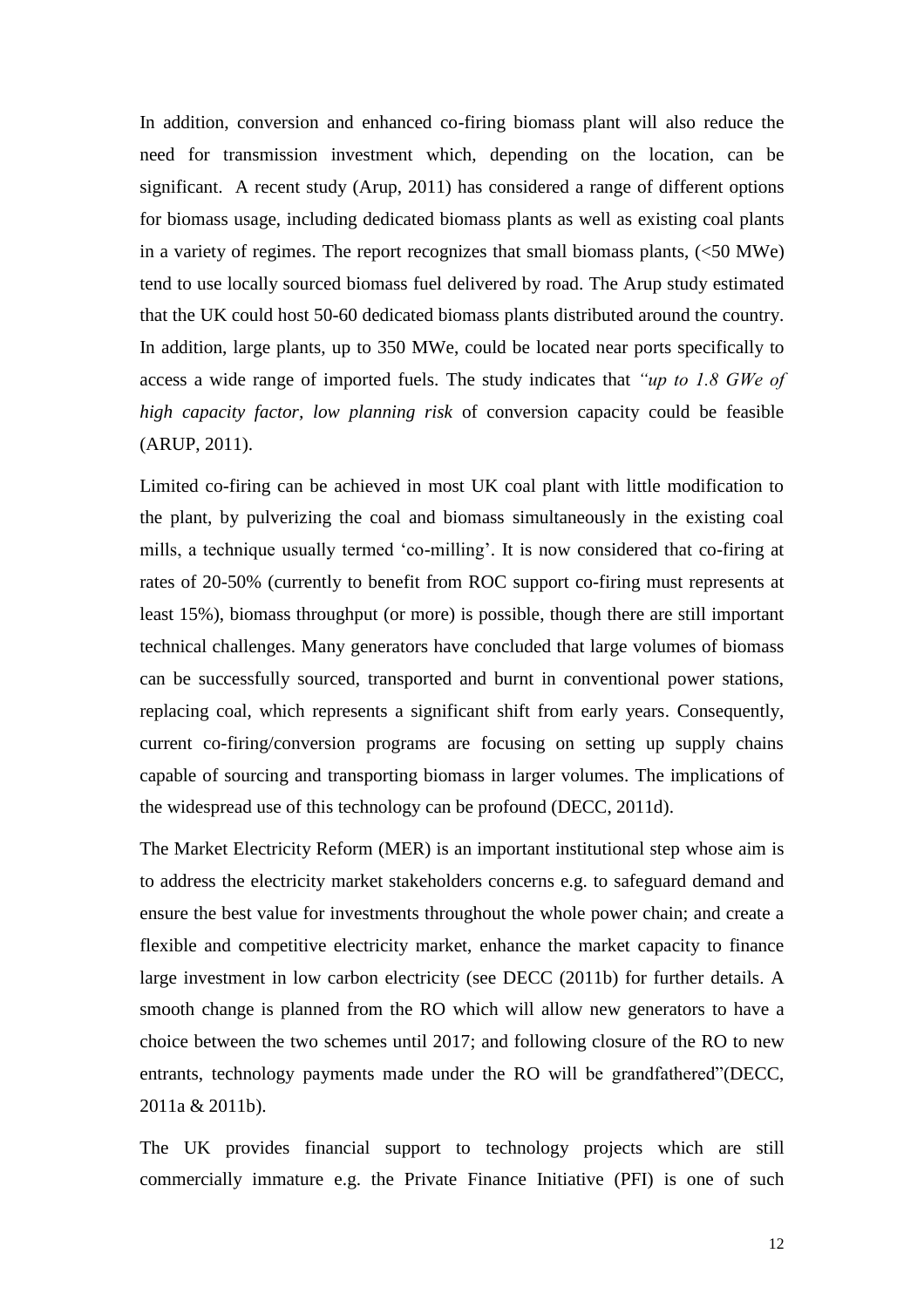instruments, though no without controversy. The UK government is exploring new ways to provide better funding, e.g. the Green Investment Bank plays a key part in providing support to electricity from biomass. At the same time, the Low Carbon Innovation Group is supporting R&D on technological innovation i.e. waste conversion to energy (DECC, 2011).

The FiT, introduced in April 2010, is another option to attract new investment into biomass-based electricity generation and to reduce  $CO<sub>2</sub>$  (DECC, 2011c). The incentive consists of payments for every kWh of electricity generated, depending of the size, technology type and date of installation. Small electricity generators also receive a payment for the surplus electricity sold to the grid, "paid over and above the generation tariff, either at a guaranteed flat rate of 3p/kWh or at the open market value. Tariffs are exempted from income tax but subjected to Corporation Tax" (Carbon Trust, 2011b). As such, profitability is guaranteed for the generator, reducing investment risk in renewable technologies.

#### <span id="page-12-0"></span>**2.2Heat from biomass**

In 2010 heat from RE accounted for 1% of UK's heat demand; the target for 2020 is 12% (Carbon Trust, 2011). The most important scheme to promote heat from RE is the RHI, introduced in March 2011. The aim is to achieve 57TWh of heat and save 44 million tonnes of carbon savings by 2020 (DECC, 2011a). This is the first such scheme to foster the provision of renewable heat, providing long-term financial support for up to 20 years (Buckinghamshire County, 2011).

The RHI will be implemented in two phases, Phase 1 deals with non-domestic users and commenced in July 2011. Phase 2 will address the domestic residential sector, starting October 2012. It is predicted that Phase 1 will result in around 13,000 renewable heat installations in industry and a further 110,000 in commercial and public sectors (Hawkinks Wright, 2011).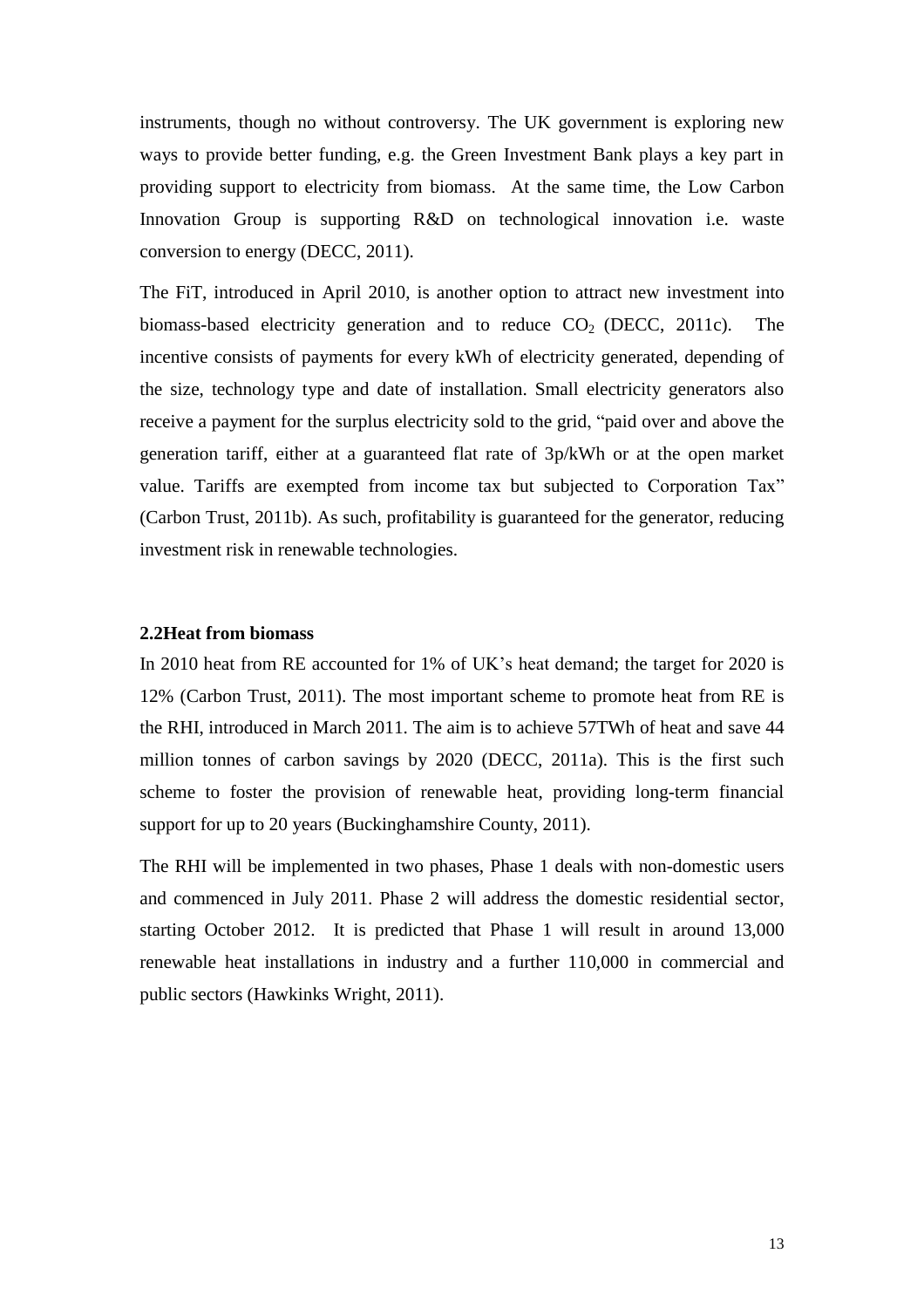#### <span id="page-13-0"></span>**2.3 Bioenergy in the transport sector**

In 2010 biofuels represented 3.33% of road fuel consumption (against an EU projected target of 5.75%) and this is expected to reach 5% by 2014 (DECC, 2011a), if the target set by the EC Renewable Energy Directive (RED) and Fuel Quality Directive (FQD) is to be achieved (AEA, 2010). For 2020 the binding target set by the EU is 10%. A £47 million support program is being provided from 2007 to 2013 through the Rural Development Programme for England"s Energy Crops Scheme, a purpose-grown perennial energy crops program.

The RFTO target for 2009-10 financial year was 3.25%, but it fact it achieved 3.33% (71% of this was biodiesel, 29% bioethanol and under 1% biomethane); around 15% of the feedstock was waste material (DECC, 2011a). On 15 December 2011 the UK parliament is expected to amend the RTFO by introducing some aspects from the Renewable Energy Directive (RED), to meet the RED targets through the RTFO. The main difference would be that RED will include renewables which are just partly renewable fuels, excluded by the RTFO. Under RED, for example, renewable biochemicals can be combined with crude oil-derived fuel at the molecular level to produce partially renewable fuels. Fossil fuels and biochemicals can form a homogeneous fuel, rather than blending biofuel with fossil fuel e.g. co-processed hydrotreated vegetable oil (HVO), and bio-ethyl-tertiary-butyl-ether (bio-ETBE). "*This means that partially renewable biofuels can offer greater compatibility with existing technologies (e.g. engine seals) and fewer supply issues than other biofuels"* (DfT, 2011c).

#### <span id="page-13-1"></span>**3. BIOMASS RESOURCES**

This section deals primarily with biomass resources allocated to generate electricity, heat, and transport fuels in the UK. The consumption of primary energy was 9805PJ (210 Mtoe) in 2008, to which renewables contributed with 222PJ, (approx. 207PJ were obtained from imported and domestically produced biomass (DECC, 2011). In a recent report (AEA, 2011) concluded that by 2020 the UK could access 1,800PJ of sustainable biomass (equivalent to 20% of the UK primary energy demand) and that by 2030 this could more than double or even treble. On the other hand, the Renewable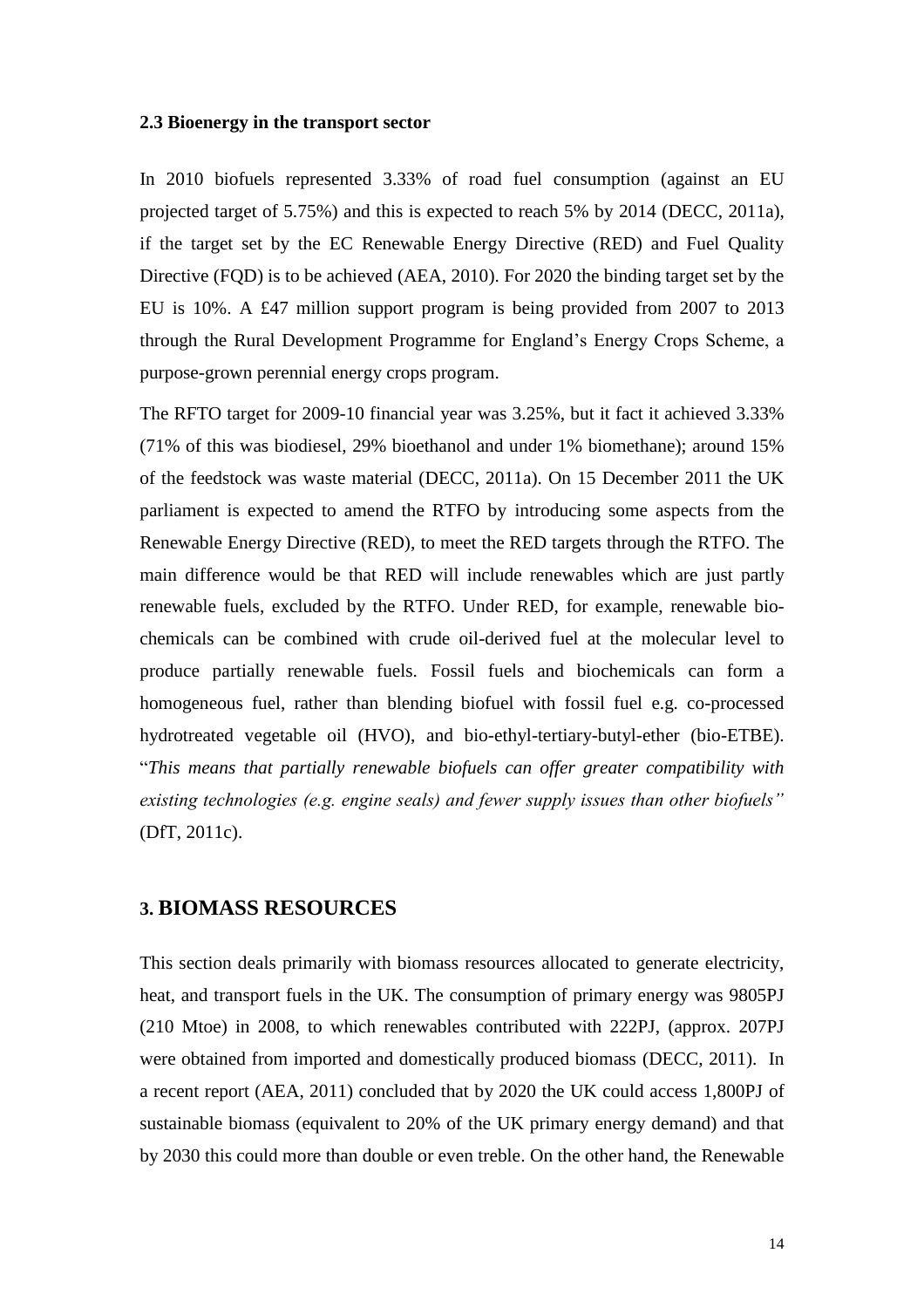Energy Roadmap of July 2011 (DECC, 2011c) identified 8 key technologies which could deliver between them, around 90% of the generation necessary to meet the UK"s 2020 target, of which biomass-based generation could account between 100 to 150 TWh (28 to 47 Mt), (biomass electricity 32-50 (16-22 Mt); biomass heat 36-50 TWh (5-10 Mt); up to 48 TWh (7-15 Mt).

#### <span id="page-14-0"></span>**3.1 Electricity from biomass**

At the end of 2010 there was 2.5 GW of biomass-based electricity capacity installed in the UK, accounting for 11.9TWh of generation. This is the single largest contribution to UK"s renewable electricity generation. 62% of generation is from waste (mainly landfill gas), 21% from co-firing and 17% from dedicated biomass plants; the largest share is located in England and Wales (DECC, 2011a). Figure 5 compares the amount of biomass used in electricity generation by major geographical regions in 2010-201, of which approximately 2.3 million tones come from the British Isles. Table 3 shows biomass-based electricity generation increases in the UK from 2000 to 2010 by major source.



*Figure 5:* Biomass used to generate electricity by region (million tonnes)

Source: (Ofgem, 2011)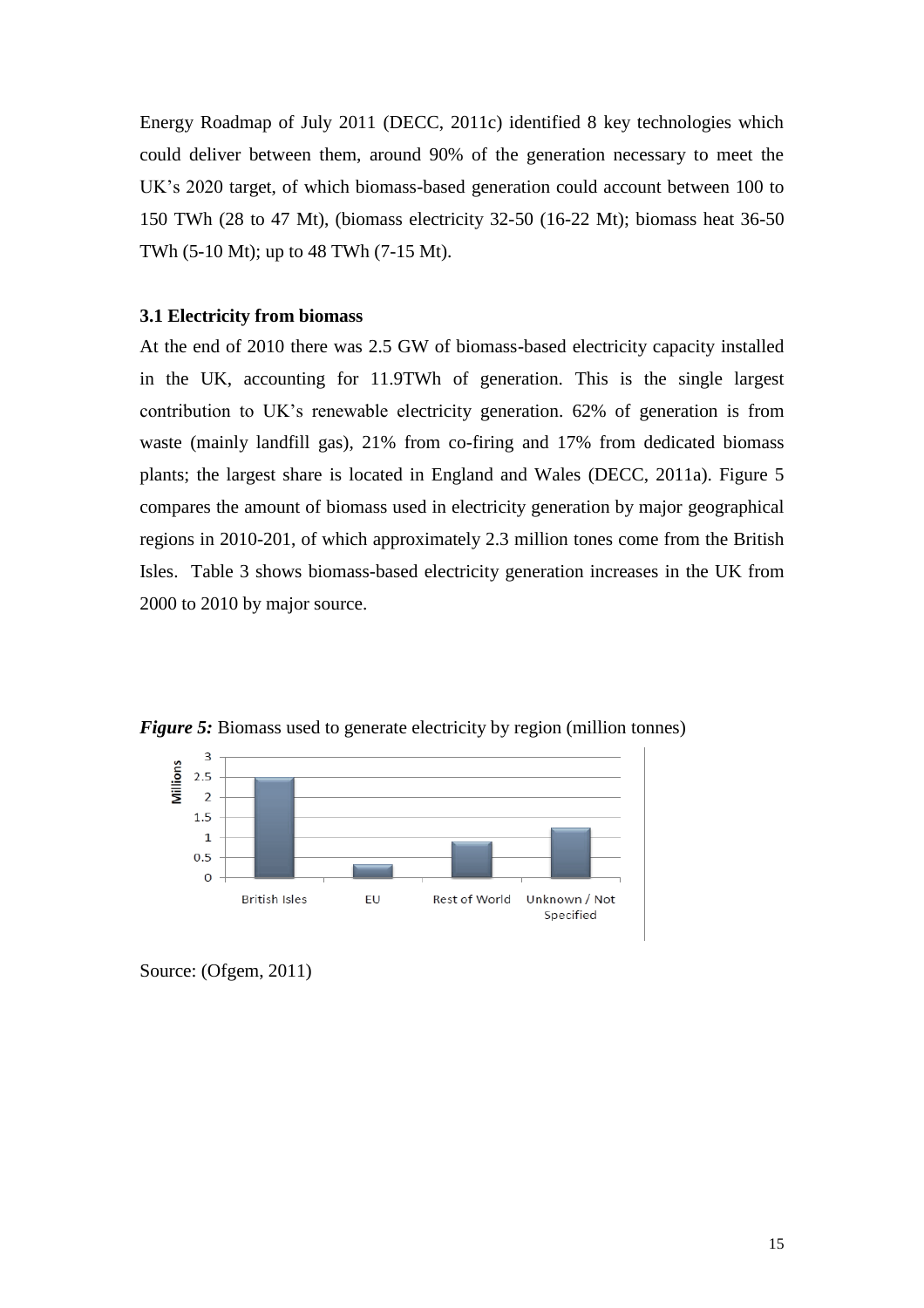| Year | Land<br>field Gas | <b>Sewage</b><br>sludge<br>digestion | <b>Municipal</b><br>solid waste<br>combustion | Co-firing<br>with<br>fossil | <b>Animal</b><br>Biomass <sup>1</sup> | <b>Plant</b><br>Biomass <sup>2</sup> | <b>Total</b><br><b>Biomass</b> |
|------|-------------------|--------------------------------------|-----------------------------------------------|-----------------------------|---------------------------------------|--------------------------------------|--------------------------------|
|      |                   |                                      |                                               | fuels                       |                                       |                                      |                                |
| 2000 | 2,188             | 367                                  | 840                                           |                             | 456                                   | 31                                   | 3,882                          |
| 2001 | 2,507             | 363                                  | 880                                           |                             | 542                                   | 234                                  | 4,526                          |
| 2002 | 2,679             | 368                                  | 907                                           | 286                         | 568                                   | 272                                  | 5,080                          |
| 2003 | 3,276             | 394                                  | 965                                           | 602                         | 535                                   | 402                                  | 6,174                          |
| 2004 | 4,004             | 440                                  | 971                                           | 1,022                       | 565                                   | 362                                  | 7,364                          |
| 2005 | 4,290             | 466                                  | 964                                           | 2,533                       | 468                                   | 382                                  | 9,102                          |
| 2006 | 4,424             | 445                                  | 1,083                                         | 2,528                       | 434                                   | 363                                  | 9,277                          |
| 2007 | 4,677             | 449                                  | 1,177                                         | 1,956                       | 555                                   | 409                                  | 9,223                          |
| 2008 | 4,757             | 532                                  | 1,226                                         | 1,613                       | 587                                   | 568                                  | 9,283                          |
| 2009 | 4,952             | 598                                  | 1,511                                         | 1,806                       | 620                                   | 1,109                                | 10,596                         |
| 2010 | 5,037             | 702                                  | 1,594                                         | 2,506                       | 670                                   | 1,406                                | 11,915                         |

**Table 3:** Total electricity generated from biomass by source (GWh).

Note:

(1) Includes the use of farm waste digestion, anaerobic digestion, poultry litter and meat and bone.

(2) Includes the use of waste tyres, straw combustion, short rotation coppice and hospital waste.

Adapted from DECC (2011)

Table 4 portraits existing biomass generating capacity in the UK in 2010 which, as can appreciated, is dominated by England, followed by Scotland.

|          | <b>Landfill Gas</b> | Sewage gas | Other   |
|----------|---------------------|------------|---------|
|          |                     |            | biomass |
| England  | 859.7               | 155.6      | 739.3   |
| Wales    | 45.8                | 4.6        | 20.2    |
| Scotland | 108.9               | 8.2        | 140.1   |
| Northern | 10.1                | 0.2        | 5.8     |
| Ireland  |                     |            |         |

*Table 4:* Summary of biomass generating capacity per region, in 2010 (MWe).

Source: (DUKE, 2011)

Economic activity can be measured in terms of Gross Added Value (GAV). As seen from Table 5 Scotland has the largest generating capacity from renewables and the largest in terms of capacity per unit and generation per unit of GAV. Among the English regions the North East has highest in generating capacity per unit of GAV followed by the East of England and the East Midlands. In terms of Generation/GAV, Yorkshire and Humber have the highest, followed by the East of England, North East and East Midlands.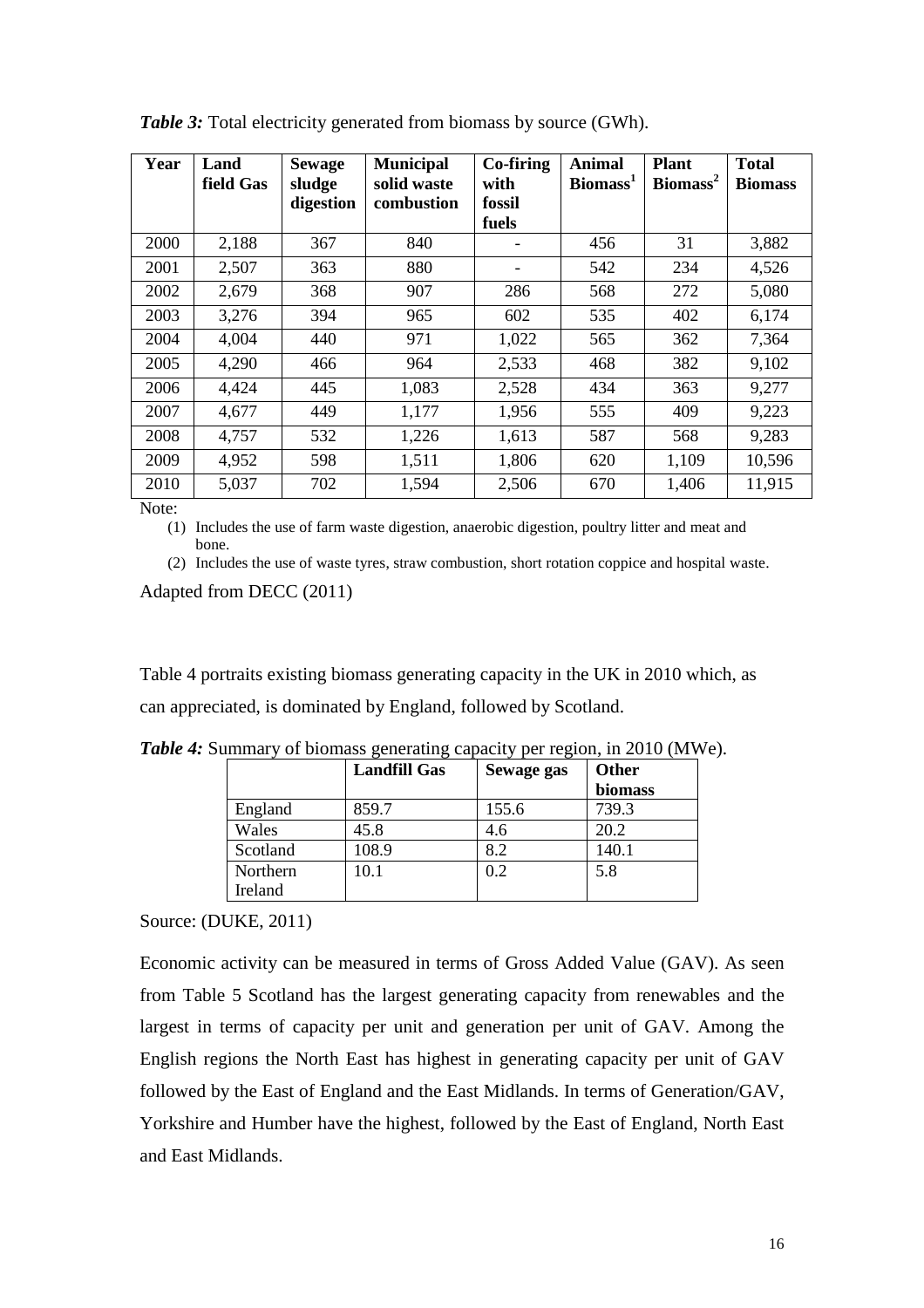|                                   | <b>Electrical generating</b><br>capacity from renewable<br>sources kWe/GAV<br>$\pmb{\pmb{F}}$ million)1,2 | <b>Electricity generated from</b><br>renewable sources<br>$kWh/GAV$ (£million)1 |
|-----------------------------------|-----------------------------------------------------------------------------------------------------------|---------------------------------------------------------------------------------|
| <b>England</b>                    |                                                                                                           |                                                                                 |
| <b>East Midlands</b>              | 5.86                                                                                                      | 20,046                                                                          |
| East                              | 6.48                                                                                                      | 23,435                                                                          |
| London                            | 0.44                                                                                                      | 1,455                                                                           |
| North East                        | 7.2                                                                                                       | 21,125                                                                          |
| North West                        | 5.15                                                                                                      | 16,114                                                                          |
| South East                        | 4.81                                                                                                      | 13,803                                                                          |
| South West                        | 2.17                                                                                                      | 6,960                                                                           |
| <b>West Midlands</b>              | 2.21                                                                                                      | 10,289                                                                          |
| Yorkshire and<br>the Humber       | 2.98                                                                                                      | 28,944                                                                          |
| <b>Wales</b>                      | 17.17                                                                                                     | 36,416                                                                          |
| <b>Scotland</b>                   | 42.56                                                                                                     | 92,785                                                                          |
| <b>Northern</b><br><b>Ireland</b> | 12.38                                                                                                     | 27,746                                                                          |

**Table 5:** Economic activity of biomass generation in different regions

1. GAV is provisional gross value added in 2009 (workplace based) as published in table NUTS1.1 at [www.ons.gov.uk/ons/rel/regional-accounts/regional-economic-activity--gva-/december-2010/regional](http://www.ons.gov.uk/ons/rel/regional-accounts/regional-economic-activity--gva-/december-2010/regional) 2. Excludes capacity attributable to co-firing of biomass which has not been allocated to regions

Source: (DUKE, 2011)

#### <span id="page-16-0"></span>**3.2 Heat from Biomass**

Heat generation from renewable sources has been growing for years, representing about 16% in 2010, with 12.4MWh from biomass. DECC reports that most installations are large scale, e.g. it is estimated that 74% of renewable heat output in Scotland in 2008/09 corresponded of at least 1MW, using primarily forestry residues. It is estimated that in 2010 the UK had 46 on-farm or commercial Anaerobic Digesters biogas plants, plus a further 146 plants at sewage treatment works (DECC, 2011a). Bioenergy has experimented 103% increased to 1.212ktoe since 2005. This growth has been fostered by domestic wood use (32 % of the renewable heat), and agriculture (17%). As a result of the implementation the RHI, the use of biomass for heat is expected to increase even further (DECC, 2011a). Table 6 summarizes heat production from biomass from 2000 through to 2010. The key heat generation technology is combustion of wood for industrial and domestic use. Even though heat generation grew, the increase is not as sharp as in the case of electricity.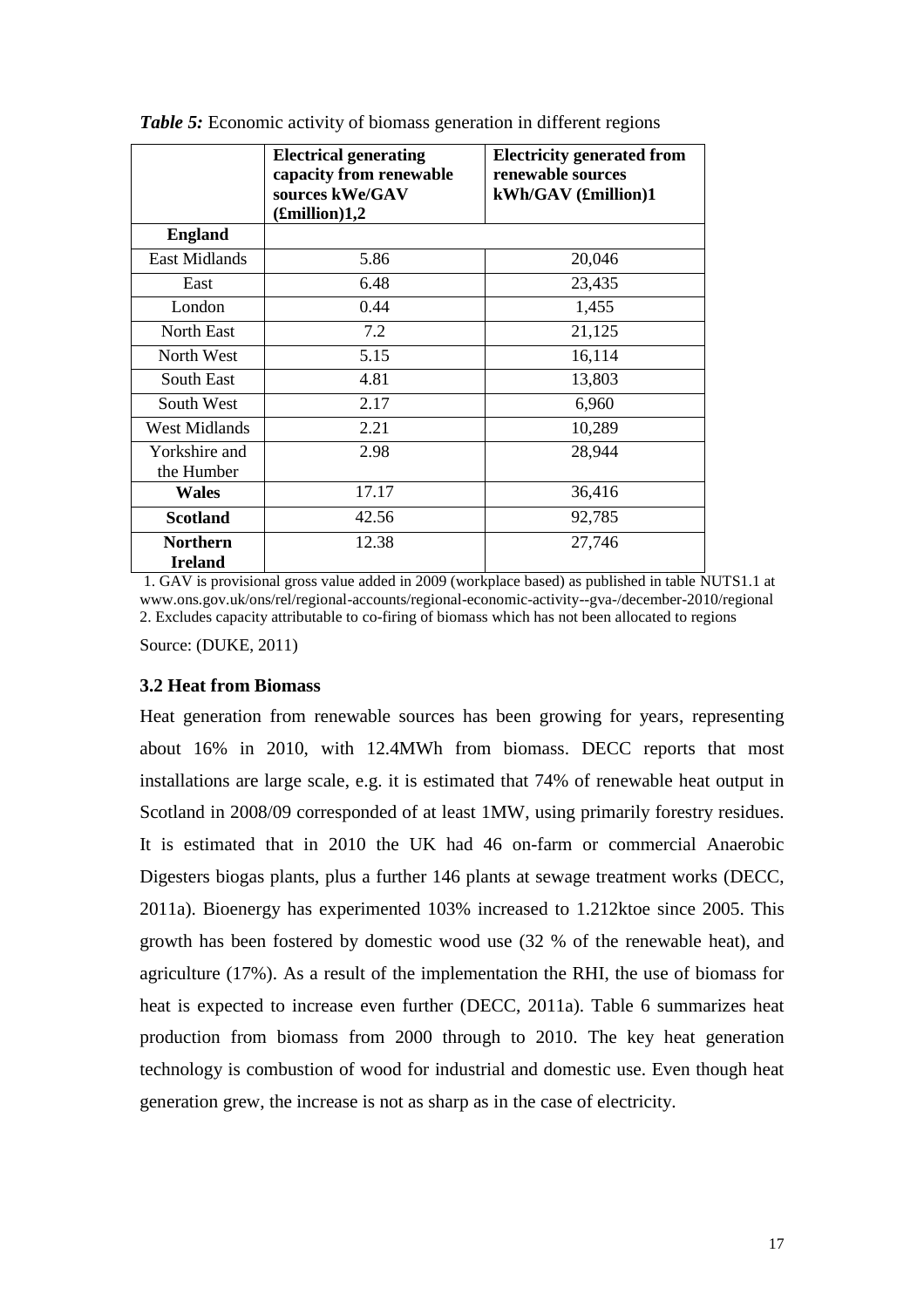|      | Land      | <b>Sewage</b> | <b>Wood</b> | <b>Wood</b> | <b>Animal</b>               | <b>Plant</b>         | <b>Municipal</b> | <b>Total</b>   |
|------|-----------|---------------|-------------|-------------|-----------------------------|----------------------|------------------|----------------|
|      | field Gas | sludge        | combustion  | combustion  | Biomass <sup>1</sup>        | Biomass <sup>2</sup> | solid waste      | <b>Biomass</b> |
|      |           | digestion     | domestic    | industrial  |                             |                      | combustion       |                |
| 2000 | 13.6      | 48.3          | 204.2       | 254.2       | 0.3                         | 71.9                 | 24.7             | 617.1          |
| 2001 | 13.6      | 49.4          | 204.2       | 225.2       | 0.3                         | 71.9                 | 26.2             | 590.7          |
| 2002 | 13.6      | 53.4          | 204.2       | 225.2       | 0.3                         | 71.9                 | 33.7             | 602.4          |
| 2003 | 13.6      | 52.4          | 205.8       | 225.2       | 0.3                         | 71.9                 | 33.7             | 602.9          |
| 2004 | 13.6      | 54.8          | 232.4       | 225.2       | $\mathcal{D}_{\mathcal{L}}$ | 71.9                 | 33.7             | 633.6          |
| 2005 | 13.6      | 52.9          | 265.6       | 93.1        | 14.4                        | 92.4                 | 33.7             | 565.8          |
| 2006 | 13.6      | 44.1          | 298.8       | 97          | 24.9                        | 103                  | 33.7             | 615.1          |
| 2007 | 13.6      | 50.2          | 332         | 101.2       | 47.8                        | 108.8                | 33.7             | 687.4          |
| 2008 | 13.6      | 49.8          | 358.6       | 220.3       | 42.4                        | 188.1                | 31.5             | 904.2          |
| 2009 | 13.6      | 51            | 375.2       | 223.4       | 40.3                        | 203                  | 31.3             | 937.7          |
| 2010 | 13.6      | 72.8          | 391.8       | 255.7       | 45.1                        | 259                  | 25.6             | 1,063.60       |

*Table 6:* Total biomass used by source to generate heat (thousand toe)

(1) Includes the use of farm waste digestion, anaerobic digestion, poultry litter and meat and bone.

(2) Includes the use of waste tyres, straw combustion, short rotation coppice, and hospital waste. Adapted from DECC (2011)

#### <span id="page-17-0"></span>**3.3 Bioenergy in the transport sector**

In 2010 domestic energy demand for biofuels in the UK in transport was 14.1TWh (1.21Mtoe), equivalent to 3.6% of road transport energy demand, up from 0.2% in 2005 (DECC, 2011a). Figure 6 illustrates the percentage of feedstocks used in bioethanol and biodiesel from April 2010 to April 2011.



*Figure 6:* Type of feedstock used in the production biodiesel and bioethanol

Source: (DfT, 2011a)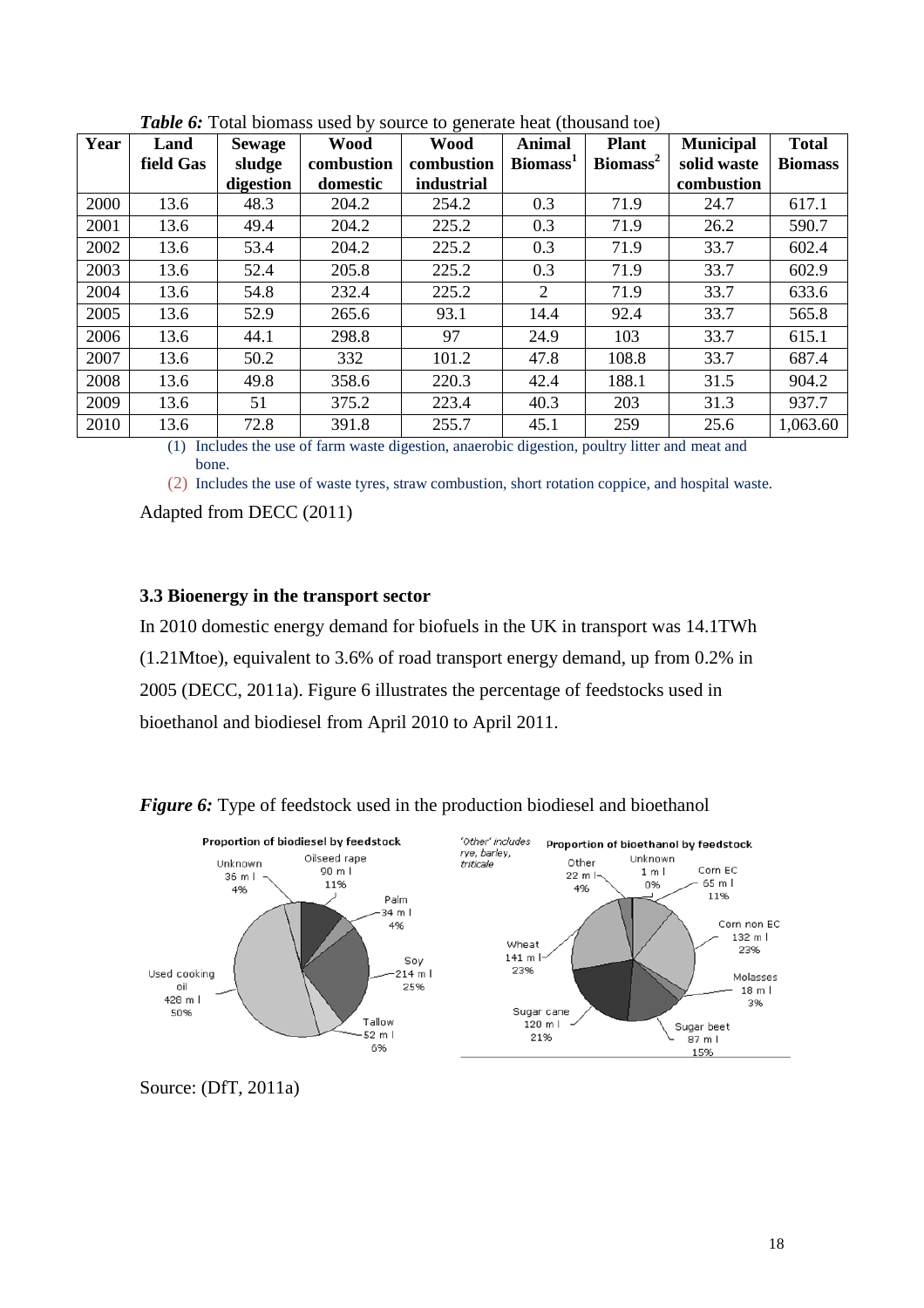It is estimated that 1.2 billion litres of biofuels were supplied, or 3.33% of total road transport fuel, of which 61% correspond to biodiesel and 39% to bioethanol (DfT, 2011b). In 2010 16 % of the renewable energy used in the UK, in primary input terms, were liquid biofuels for transport compared to less than 0.5% in 2003 (DECC, 2011).

# <span id="page-18-0"></span>**4. CURRENT AND EXPECTED FUTURE ENERGY USE FROM BIOMASS**

Section 3 provided details of the biomass energy potential  $\&$  used in the three main sectors in the UK, based on the present state-of-the-art technology. Section 4 looks more into the future. If all biomass plants in Europe were developed as planned, the supply of heat and power would increase by 25 million odt above current demand (DECC, 2011a). Of course the ultimate supply will be determined by the economic costs.

#### <span id="page-18-1"></span>**4.1 Electricity and heat from biomass**

To achieve the expected capacity by 2020, will require an annual growth rate of 9% in the next decade. DECC anticipates that demand will be mostly from the conversion of coal plants, dedicated biomass generation, biomass waste combustion, and anaerobic digestion. Landfill and sewage gas are not expected to increase as it is already largely exploited. Biomass electricity prices are expected to remain stable according to the DECC scenario, ranging from £70 to £173/MWh in 2020, compared to £75-£194/MW in 2010. These ranges are large due to the different technologies considered. Prices are more stable for mature technologies with no major improvements expected e.g. combustion technologies; there is, however, potential for improvement in several other processes such as anaerobic digestion, gasification and pyrolysis (DECC, 2011a).

However, the deployment of new capacity is not assured as there are many challenges ahead, i.e. minimizing the investment risk, de-risking the supply of sustainable feedstock, planning issues, and the regulatory framework. To overcome such challenges some priority actions are being proposed by the government, including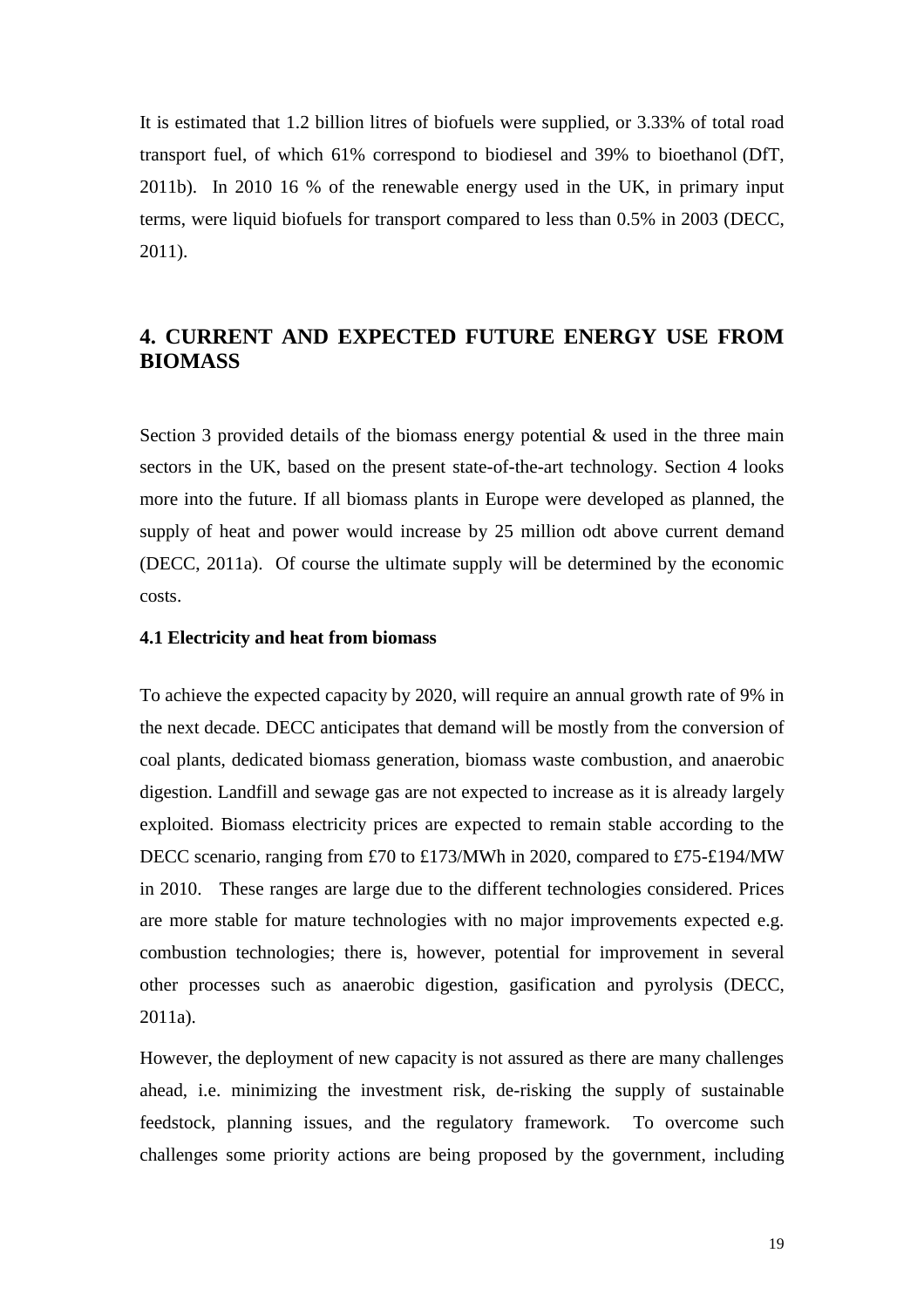Electricity Market Reform to increase projects revenue, expand supply chains for waste wood and solid recovered fuel, better information on available waste, or incentives to feedstocks (DECC, 2011a).

According to the DECC predictions, non-domestic biomass for heat could contribute up to 50 TWh of renewable energy by 2020, mainly from biomass boilers and biogas injection to the gas grid. Other sources identify a market potential ranging from 27 to 55 TWh of non-domestic biomass for heat by the same year. Imported biomass heat prices ranged between £22 to £156/MWh in 2010 and are expected to remain more or less unchanged, between £22 to£159 per MWh in 2020. Capital and installation costs are projected to fall slightly due to the learning effects, whilst operating prices are projected to rise with increasing feedstock prices (DECC, 2011a).

#### <span id="page-19-0"></span>**4.2 Bioenergy for transport**

The Department for Transport (DfT) recently introduced the Fuel Quality Directive (FQD), stating the greenhouse gas savings requirements for biofuels at 4% for 2011/12, 4.5% in 2012/13 and 5% for 2013/14 and onwards. The potential to increase for domestic biomass production is limited since about 90% of the UK land is already used (agriculture, pastures, forests  $+$  others). The Biomass Centre (2011) scenarios suggest that imported solid feedstocks such as woody biomass and agricultural residues could provide a significant resource to the UK market in the future. But this would be possible for liquid biofuels unless there are new technological breakthroughs. It is estimated that about 70% of UK demand for bioenergy may have to be met by imports (AEA, 2011). From the middle of the next decade and up to 2025 the Biomass Centre predicts a shortage of biofuels available to the UK, especially biodiesel, able to meet the requirements of the Renewable Energy Directive. This situation is expected to improve by 2030; in the meantime agricultural residues could be a significant alternative resource (AEA, 2011).

The UK National Center for Bio-renewable Energy (NNFCC) also suggests that a second generation (2G), non- traditional food crops biofuels would be necessary to meet 2020 targets. They could provide 4.3% of the renewable target transport fuel, though a major investment in this area would be necessary. To achieve this would "require around one million tonnes of woody biomass, two million tonnes of wheat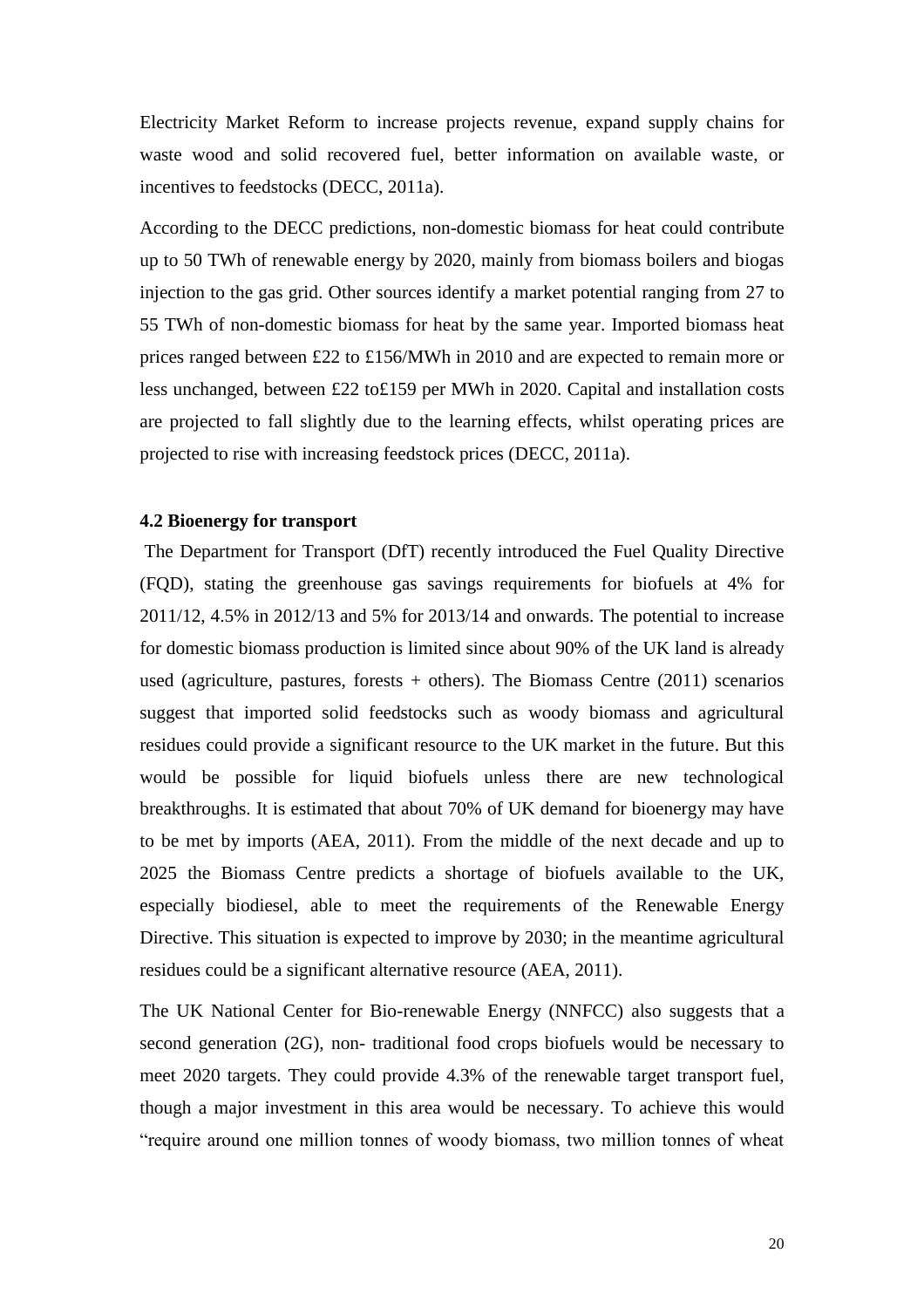and 4.4 million tonnes of household, commercial and industrial wastes" (GreenWise, 2011).

## <span id="page-20-0"></span>**5. BIOMASS ENERGY USERS**

This section identifies the main users and location of biomass-based plants in the UK. Figure 7 shows biomass power plants currently in operation in the UK (they burn approximately one million tonnes of biomass), and Figure 8 plants planned and under construction, (a) medium (up to 60MW) and (b) large biomass power plants **(**up to 300MW). There are currently 18 the plants in the planning stage and further 6 under construction. The capacity under development or planned exceeds 7GW (IIED, 2010), though it does not mean all these plants will be built.

A common feature is that most of the plants are located on or close to sea ports to facilitate supply, particularly imports. For more details see Appendix 1 which provides a list of UK biomass power plants by feedstock.





Source: (IIED, 2010)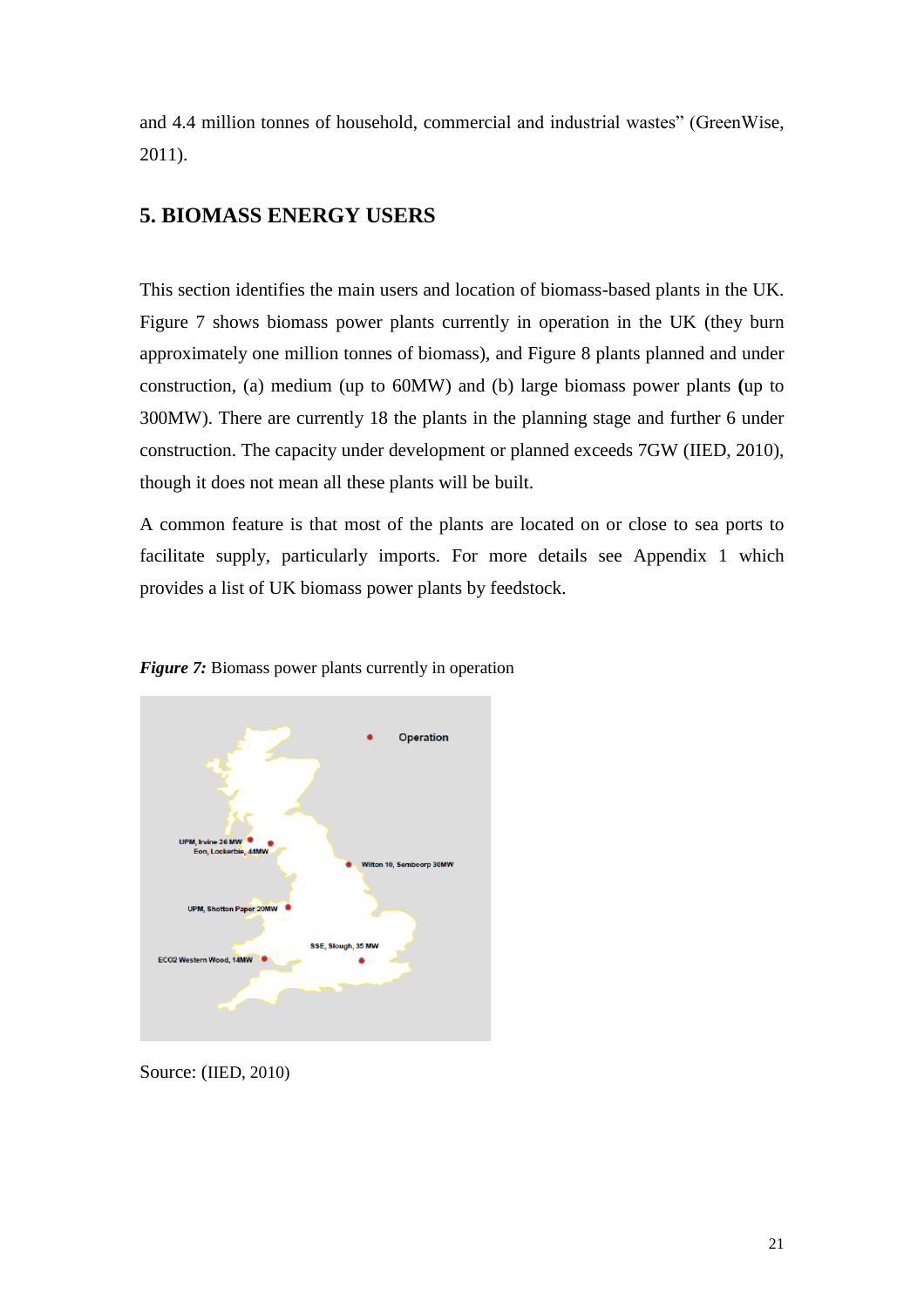*Figure 8: a) Medium and b) large biomass power plants under planning or in construction* 



Source: (IIED, 2010)

With regards to bioethanol and biodiesel, the main companies involved include:

BP Oil Ltd, Chevron, ConocoPhillips Ltd, Esso Petroleum Company Ltd, Greenergy Fuels Ltd, Harvest Energy Ltd, INEOS Europe Ltd, Lissan Coal Company Ltd, Mabanaft UK Ltd, Morgan Stanley Capital Group Inc, Murco Petroleum Ltd, Petroplus Refining Teesside Limited, Prax Petroleum Ltd, Shell UK Ltd, Topaz Energy Limited, and Total UK Ltd.

#### <span id="page-21-0"></span>**6. BIOMASS PRICES**

This section assesses current prices of biomass fuels. Given the volatility and uncertainty in predicting future prices, these are ignored. With biomass energy trading still in its early stages of development, costs fluctuate enormously and vary according to the feedstock and factors such as processing and handling, transport, storage, contract conditions and exchange rate fluctuations. For example, pellets are more expensive than wood chips due to additional processing costs, but the capital cost of pellet boilers are lower than wood chip boilers. Wood-fuel logs and straw are the cheapest but their use is limited, since community and domestic biomass boilers often require more processed fuels. Waste wood and arboricultural arising are also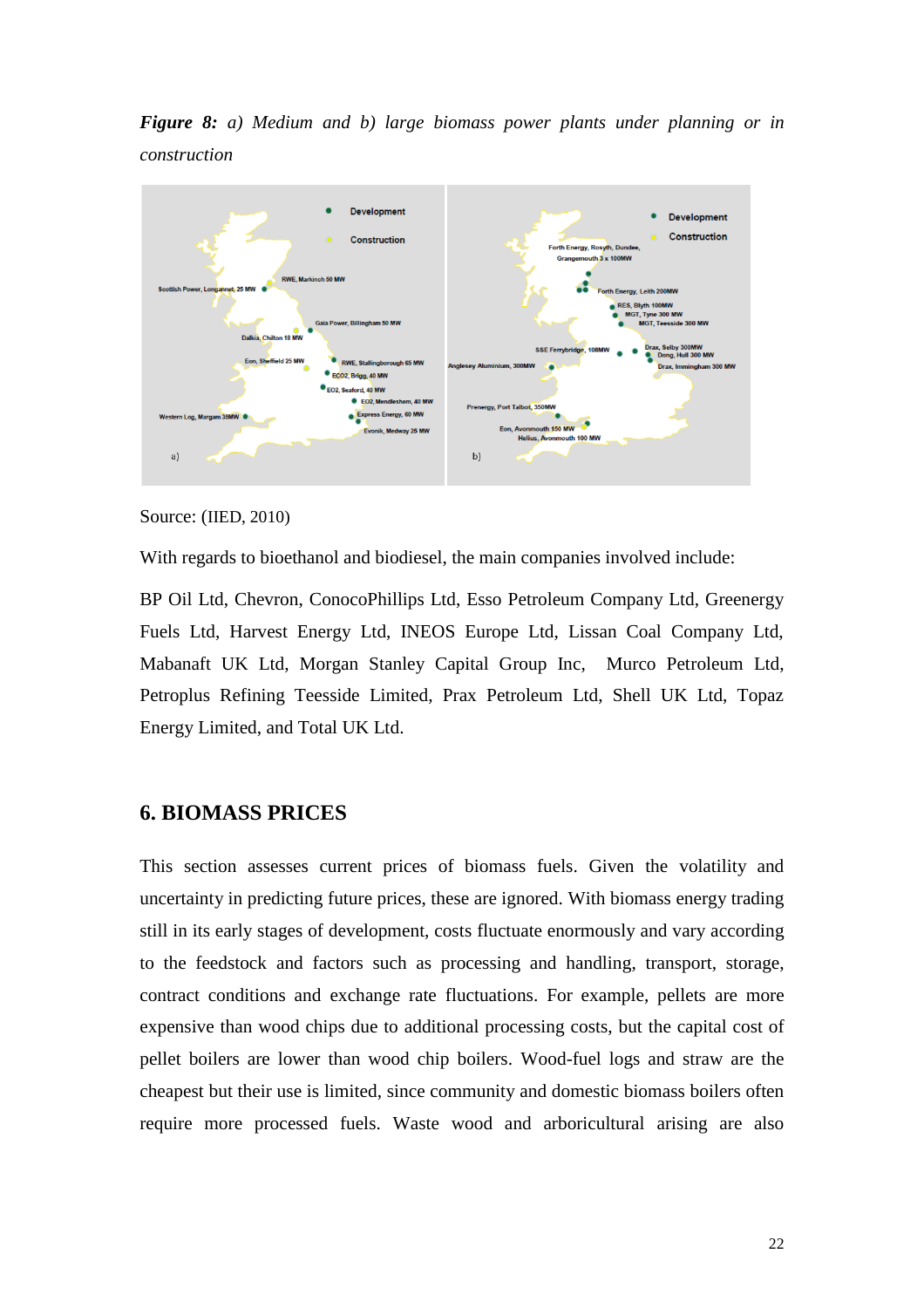relatively cheap as they would otherwise be sent to landfill (DTI, 2007). Table 7 summarizes 2010 prices for large scale electricity generation, based on AEA (2011).

| 2010 prices $\pounds$ / GJ                             | Low price | <b>Mid Price</b> | <b>High Price</b> |
|--------------------------------------------------------|-----------|------------------|-------------------|
| $(E1=Eurol.17)$                                        |           |                  |                   |
| UK wood feedstocks <sup>1</sup>                        | 6         | 7                | 8                 |
| Imported wood feedstock                                | 7.5       | 8.5              | 10                |
| Energy crops $^2$                                      | 3.5       | 8.5              | 10                |
| Agricultural residues (UK) $^2$                        | 0.5       | 2.5              | 4.5               |
| Mixed solid wastes <sup>53</sup>                       | $-12$     | $-8$             | $-4$              |
| Waste wood <sup>4</sup>                                | $-2$      | 1                | 3                 |
| Solid recovered fuel (SRF) <sup>5</sup>                | -6        | $-2$             |                   |
| Wet feedstocks for anaerobic<br>digestion <sup>6</sup> | $-10.5$   | 5                | 11                |

*Table 7:* Current prices for biomass fuels in the large scale electricity sector (prices delivered to power station gate)

**Notes:**

- 1. Includes price of transport to plant and processing for use. Lowest prices are for chips; higher prices are for processed fuels such as wood pellets. Prices are from generators, EUbionet III (2010), Argus Media (2010), Endex (2010), and AEA own information.
- 2. This covers a range of different feedstocks: higher prices cover costs of pelleting for co-firing, central prices reflect straw products and lower prices chicken litter.
- 3. Assumes calorific value of 9GJ/t. All prices are negative to represent gate fees. High price represents more recent incineration facilities. Medium price is between that for old and new facilities. The prices vary because the prices for the more recent incinerators include the higher capital and development costs of these facilities. For new facilities WRAP gives a medium price of £10.2/GJ. None of these prices include hazardous waste. Figures are from AEA experience and WRAP (2010).
- 4. Waste wood prices depend on grade of waste wood (i.e. level of contamination in wood).
- 5. Unlikely to achieve positive price at present in UK as there is no ready market in UK. Figures assume calorific value of  $\sim$ 12GJ/t, although the calorific value could be as high as 16-19GJ/t for some SRF. Figures are estimated AEA experience on cost of producing SRF and likely market for the residue rather than real market prices.
- 6. The large range of prices for wet feedstocks for anaerobic digestion is due to the range of feedstocks available. The prices range from gate fees for food waste to prices for slurries that include the transport of these slurries to a central plant. The prices also include the cost of growing energy crops such as maize for some plants. As the way in which AD will be adopted across the UK is not yet clear we have included the range of prices. However, it is likely that developers could treat a range of these feedstocks in any one plant

Source: (AEA, 2011)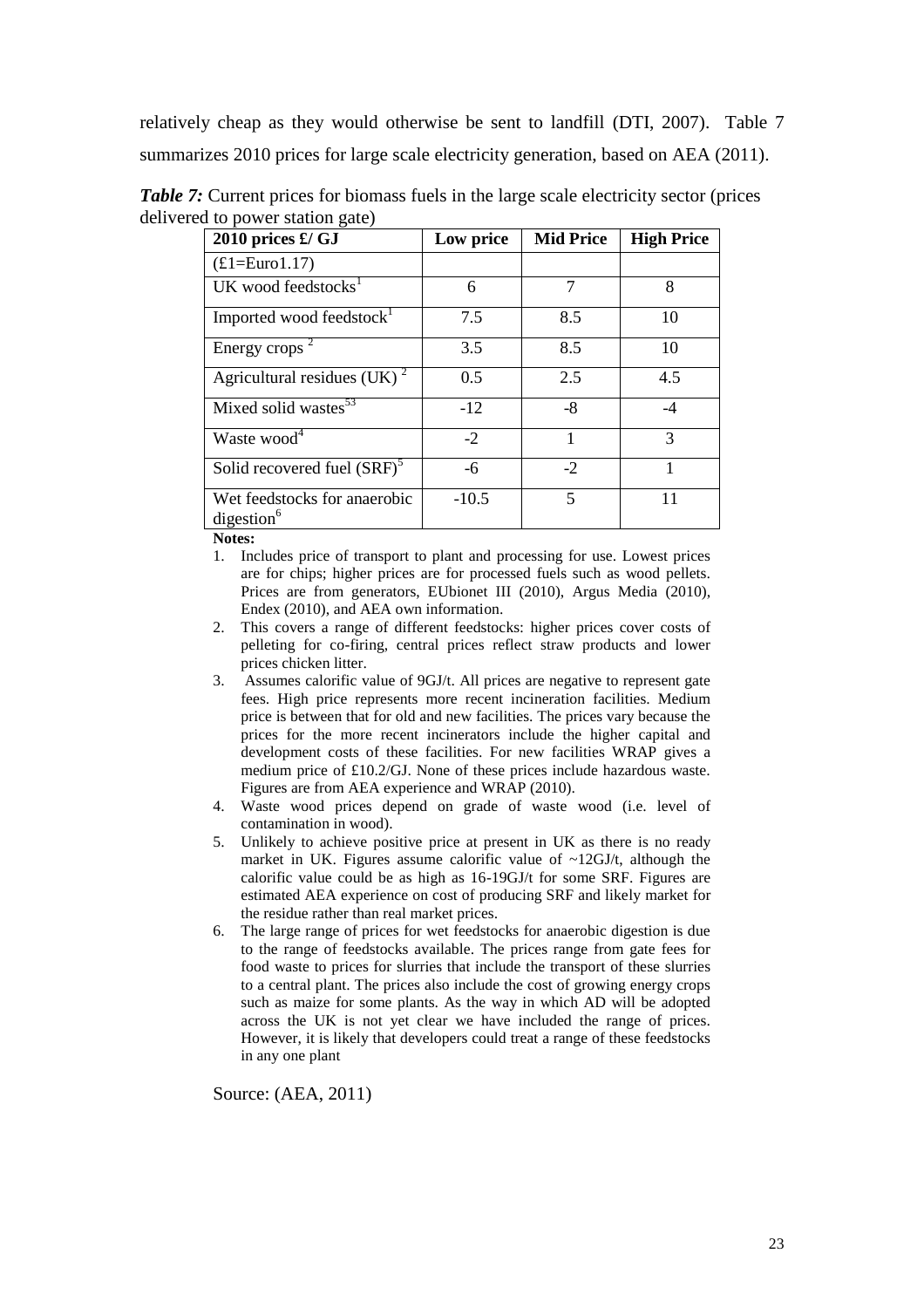Liquid biofuels compete directly with gasoline and diesel and hence given the relative size of the energy markets in comparison with agricultural markets, these prices tend to drive biofuel prices. Since feedstocks account for the largest share of production costs, the relative prices of agricultural and the current price of oil determine the competitiveness of biofuels. The relationship differs according to crop, location, and technologies used in biofuel production. However, generally biofuel prices continue to be higher that fossil fuels (Biofuel Guide, 2011). The 2010 prices for biodiesel were £24 /GJ and £16/GJ for bioethanol (AEA, 2011).

#### <span id="page-23-0"></span>**7. BIOMASS IMPORT AND EXPORT**

This section examines bioenergy imports and export issues. Global demand for biomass for energy is expected to increase in the next few decades. In the UK, given the current and planned biomass power projects, demand is bound to increase significantly e.g. some estimates indicate that the wood pellet market alone will be at least 4 million tons by 2015. The international market for bioenergy is relatively new and still immature and thus shaped by uncertainties which make it very difficult to sign long-term contracts (AEA, 2011). However, as this market expands, many of the current uncertainties will gradually be overcome. As for the UK market, if current plans mature, the country will be largely dependent on imports**.** 

RTFO Quarterly Report 12: 15 April 2010 - 14 April 2011 released by DfT (2011) provides a detailed dataset, disaggregated at the power station level, indicating the type of feedstocks used, and country of origin and purchase price, a summary of the main points follows. About 25% of the feedstock purchased was from domestic sources (small round wood and woodchips, biogas and waste). The remaining feedstock has been imported from EU countries. A proportion was also imported from outside the EU, primarily wood pellets (North America, Russia, South Africa and New Zealand), biofuels (Brazil), and palm oil (especially Malaysia and Indonesia).

As most European countries, UK bioenergy trade centres on two major areas: i) woody biomass (primarily wood pellets and less so wood chips) for power/heat generation, and ii) liquid biofuels (basically biodiesel and bioethanol) for transport.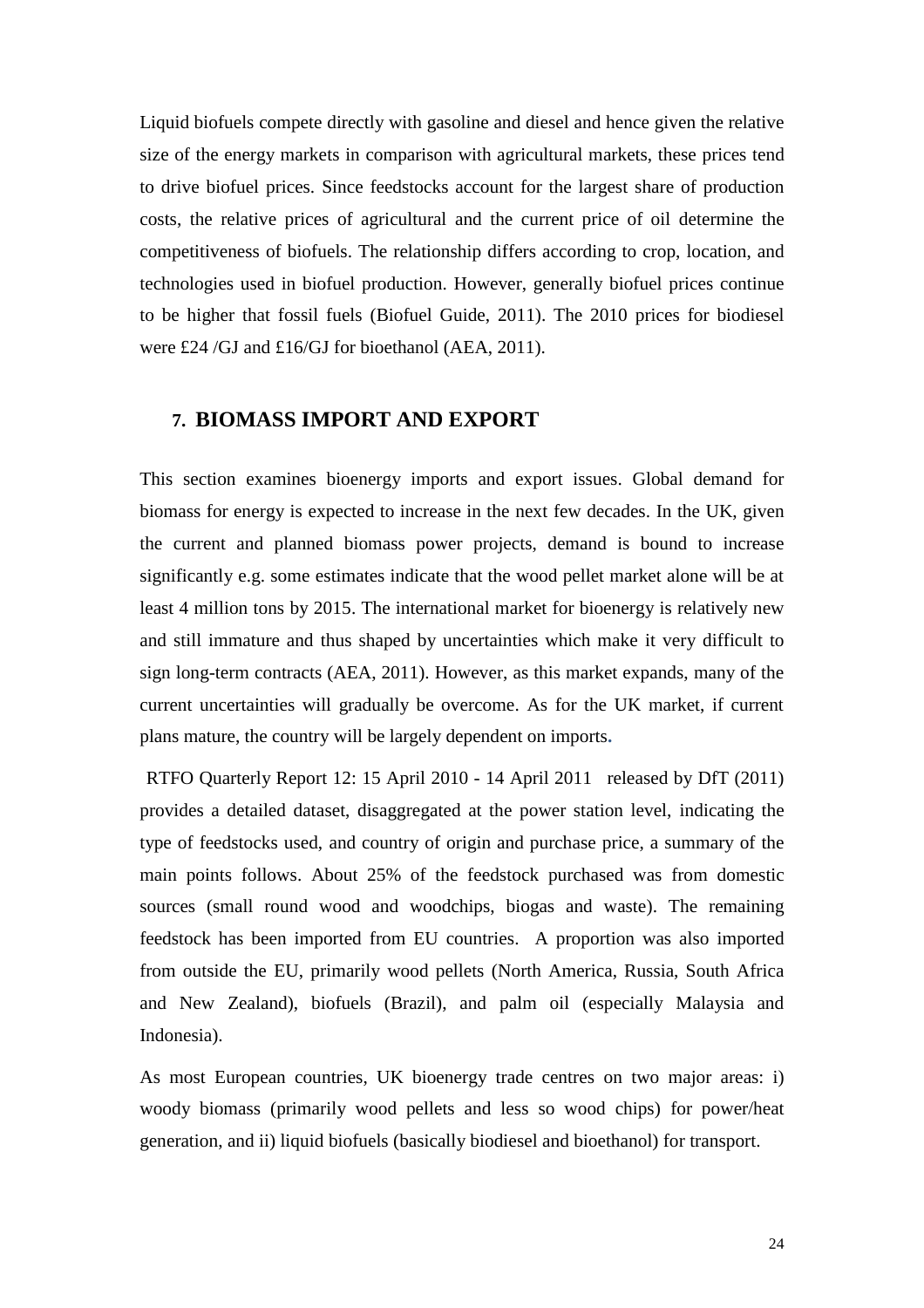It is estimated that the majority of pellets manufactured and imported in the UK are co-fired for electricity generation (large-scale). But there are also increasing numbers of individuals, and organisations who are using pellets as their main source of space heating (small-scale use). But unlike other countries, in the UK pellets are not generally used in CHP or for heat in District Heating. Historically, the main driver for market development in the UK has been the Government"s targets for the generation of electricity from renewable sources through various initiatives (see Table 2). In the future the RHI and development in co-firing will be the key drivers.

It is difficult to say how much of the wood pellets are produced, consumed and imported because in the case of large players this is done on a bilateral basis and considered commercially sensitive. As for the small domestic producer and consumer, the data is not very reliable because the large numbers involved. Table 8 summaries some data on pellet market in the UK from 2005 to 2008. However, the domestic production, consumption and import of pellets and wood chips have been increasing sharply recently e.g. January to June 2011 alone UK imported 367,000 tons of wood pellets primarily from Canada (240,000t), and USA (110,000t), Hawkins Wrights (2011). Anecdotic evidence indicates that by 2015, the UK market could be over 4Mt/year.

| Development of the UK<br>pellet market between<br>2005 and 2008 Year | Total production<br>capacity [tonnes/year] | Total production<br>(estimated)<br>[tonnes/year] | Consumption<br>[tonnes/year] |
|----------------------------------------------------------------------|--------------------------------------------|--------------------------------------------------|------------------------------|
| 2008                                                                 | 218,000                                    | 125,000                                          | Not known                    |
| 2007                                                                 | 104,000                                    |                                                  | Not known                    |
| 2006                                                                 | 83,000                                     |                                                  | Not known                    |
| 2005                                                                 | 25,000                                     |                                                  | ot known                     |

**Table 8: Development of the UK pellet market between 2005 and 2008**

Source: (NEF, 2009)

Figure 9 shows percentage, volumes and main country of origins for biofuels imports into the UK. Argentinean soy is the main feedstock use for biodiesel (180m litres,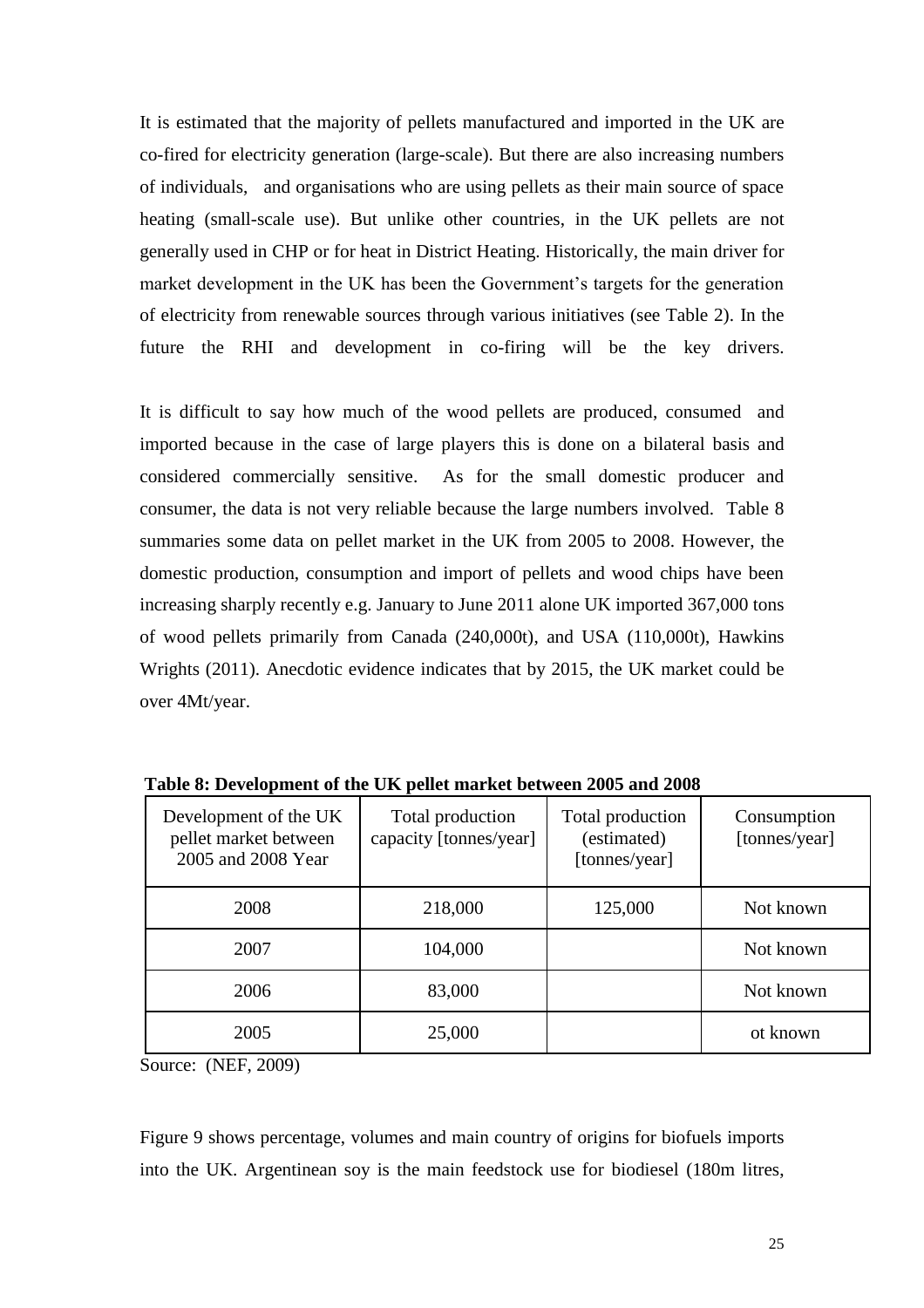21% of biodiesel supplied). Brazilian sugar cane is the main feedstock used for bioethanol (119m litres, or 20% of bioethanol supplied).



*Figure 9:* Proportion of biodiesel and bioethanol import in the UK per country of origin in 2010

Source: (DfTa, 2011)

#### <span id="page-25-0"></span>**8. BARRIERS AND OPPORTUNITIES**

Barriers are many and vary from country to country; this section focuses in the UK. The implementation of biomass for energy in the UK is hindered by a number of specific barriers and constraints e.g. lengthy planning process, difficulties with obtaining long-term contracts and financing (DECC, 2011b). There are at least six specific UK barriers to deployment of biomass power as identified by the National Grid (NG, 2011):

- fragmentation of the existing supply chains  $\bullet$
- lack of innovation/investment on current/new technologies  $\bullet$
- ensuring sustainable bioenergy feedstock supply  $\bullet$
- $\bullet$ difficulties to access to the national grid e.g. policy decisions is a low process and are often marked by long delays
- difficulties in obtaining funding (including subsidies which still remain a  $\bullet$ strong factor when private investment is involved)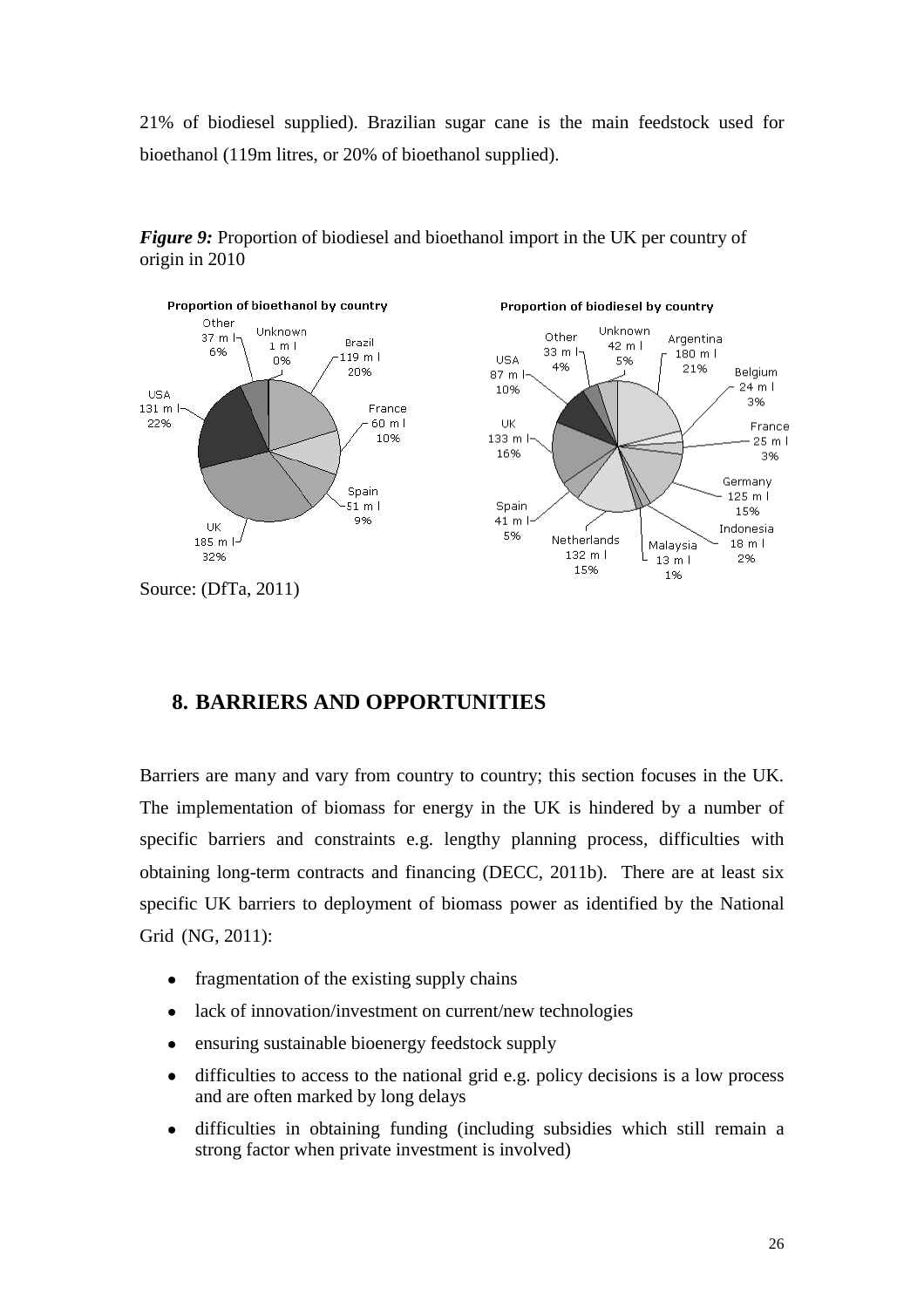All these issues impact negatively in the development of this sector. The relatively long lead times for biomass electricity projects makes it difficult for developers to commit large investments on the long term. This is further complicated by the lack of market experience with successful large scale biomass energy plants.

The National Grid (NG, 2011) is currently working to remove barriers to biomass energy deployment and is proposing the following actions:

- reform the onshore grid and establish the framework offshore necessary to deploy the levels of renewable electricity expected for 2020;
- $\bullet$ to put in place a transparent and long lived financial framework through the introduction of incentives for heat and reforming the electricity market, and ensuring sustainability standards;
- $\bullet$ developing a clear "bioenergy strategy" based on the availability and best use of this resource, and ensuring that sustainable feedstocks are fully implemented ;
- plans for better certification and assessment of installers for small scale technologies, including domestic heat; and,
- to encourage innovation.

Unlike many other EU countries (e.g. Denmark or Sweden) the UK lacks real market experience with large scale bioenergy. There is a real need for greater involvement of local communities, and greater awareness by the general public of the potential role of bioenergy, though this is changing e.g. the creation of the Biomass Energy Centre has helped to increase public awareness by promoting the benefits of biomass energy in the UK, both at national and local levels.

#### <span id="page-26-0"></span>**9. CONCLUSIONS**

As in previous UK Country Reports, the aim of the 2011 report is to update the 2009 study (see [www.bioenergytrade.org/countryreports/uk\)](http://www.bioenergytrade.org/countryreports/uk). It is not a detail analysis but an overview of the most important changes occurred since then.

The three prime areas where biomass for energy is used in the UK are in the generation of electricity, heat (solid biomass) and transport (biodiesel and bioethanol). As Table 1 indicates, electricity generation could contribute up to 30% by 2020 compared to less than 6% in 2010, heat 11% (from about 0.5% in 2010), and transport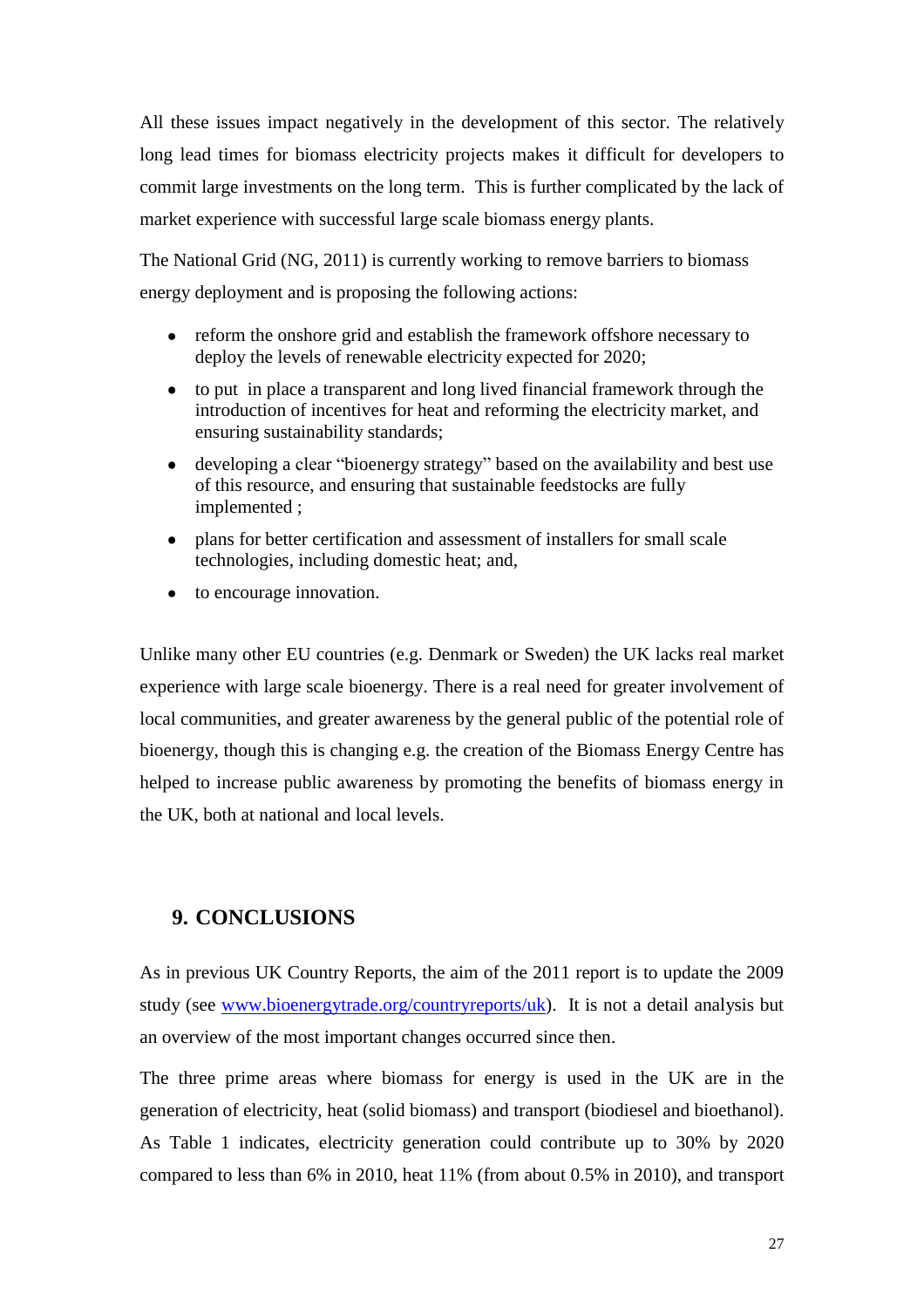from less than 3% to 10% over the same period. UK provides various incentives/schemes to generate electricity, heat and transport fuels from biomass (see Table 2).

In 2010 the UK had 2.5 GW of electricity capacity in operation from biomass, and this could reach 6 GW by 2020 (equivalent to around 50TWh). In the case of heat, the capacity of 1,063.60 toe; the RHI aim is to achieve 57TWh of heat and save 44 million tonnes of carbon savings by 2020 (DECC, 2011a). As for transport approximately 1.2 billion liters of biofuels (biodiesel and bioethanol) were supplied, which account approximately for 3.3% of total road transport fuel. The Department for Transport (DfT) targets are 4% of biofuels in 2011/12, 4.5% in 2012/13 and 5% for 2013/14 and onwards.

As stated in this report, price fluctuations are a major concern but as the international bioenergy trade consolidates, prices should become more stable. Since feedstocks account for the largest share of total production costs, the relative prices of agricultural and the current price of oil determine the competitiveness of biofuels. The relationship differs according to crop, location, and technologies used in biofuel production.

Given the expected demand for bioenergy and limited domestic resources, the UK is expected to be a major importer. In fact the UK is already a major player e.g. from January to June 2011 the country imported 367,000 tons of wood pellets (see also Table 8). Demand for bioenergy is bound to increase significantly. In the year 2010 about 25% of the feedstock purchased were from domestic sources (small round wood and woodchips, biogas and waste). The remaining feedstock has been imported mostly from EU countries. A proportion was also imported from outside the EU, primarily wood pellets (North America, Russia, South Africa and New Zealand), biofuels (Brazil), and palm oil (especially Malaysia and Indonesia).

The implementation of biomass for energy in the UK is hindered by a number of barriers and constraints e.g. lengthy planning process, problems associated with obtaining long-term contracts and financing; ensuring sustainable bioenergy feedstock supply, difficulties to access to the national grid, etc.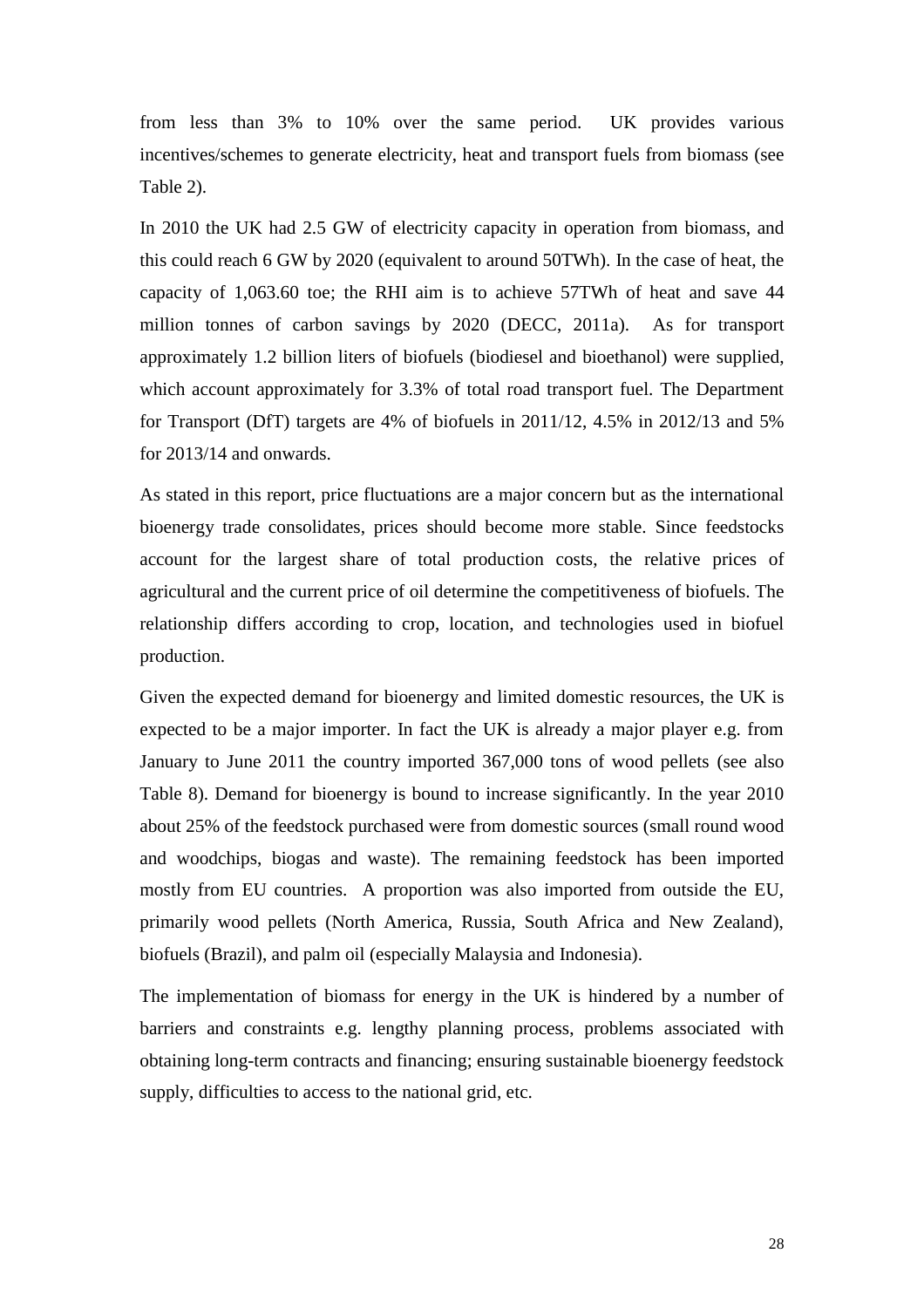#### <span id="page-28-0"></span>**10.REFERENCES**

- Adams, P., Hammond, G. P., McManus, M. C. and Mezzullo, W. G., (2011) Barriers to and drivers for UK bioenergy development. Renewable and Sustainable Energy Reviews, Volume 15, Issue 2, Pages 1217-1227,
- ARUP (2011). UK DECC Report: Review of the Generation Costs and Deployment Potential of Renewable Electricity Technologies in the UK. June 2011. London, UK.
- AEA (2011) UK and Global Bioenergy Resource, –Final Report to the UK Department of Energy and Climate Change, Didcot, Oxfordshire, UK. Available at: [http://www.decc.gov.uk/assets/decc/what%20we%20do/uk%20energy%20supply/ener](http://www.decc.gov.uk/assets/decc/what%20we%20do/uk%20energy%20supply/energy%20mix/renewable%20energy/policy/1464-aea-2010-uk-and-global-bioenergy-report.pdf) [gy%20mix/renewable%20energy/policy/1464-aea-2010-uk-and-global-bioenergy](http://www.decc.gov.uk/assets/decc/what%20we%20do/uk%20energy%20supply/energy%20mix/renewable%20energy/policy/1464-aea-2010-uk-and-global-bioenergy-report.pdf)[report.pdf](http://www.decc.gov.uk/assets/decc/what%20we%20do/uk%20energy%20supply/energy%20mix/renewable%20energy/policy/1464-aea-2010-uk-and-global-bioenergy-report.pdf)
- Biofuel Guide (2011) An Introduction to Ethanol and Biodiesel. Available at: [http://biofuelguide.net](http://biofuelguide.net/)
- Buckinghamshire County, 2011. Biomass Action Plan. Chiltern Woodlands Project, Forestry Commission, Biomass Energy Centre Crown ed. Available at: [http://www.buckscc.gov.uk/assets/content/bcc/docs/sustainability\\_fund/biomass\\_action](http://www.buckscc.gov.uk/assets/content/bcc/docs/sustainability_fund/biomass_action_plan.pdf) [\\_plan.pdf.](http://www.buckscc.gov.uk/assets/content/bcc/docs/sustainability_fund/biomass_action_plan.pdf)
- Carbon Trust, (2011a) Renewable Energy Strategy. Available at: [http://www.carbontrust.co.uk/policy-legislation/Energy-](http://www.carbontrust.co.uk/policy-legislation/Energy-%20Supply/renewable-energy/Pages/the-renewable-energy-strategy.aspx) Supply/renewable[energy/Pages/the-renewable-energy-strategy.aspx](http://www.carbontrust.co.uk/policy-legislation/Energy-%20Supply/renewable-energy/Pages/the-renewable-energy-strategy.aspx) .
- Carbon Trust (2011b). Feed-in tariffs (FITs) carbontrust.co.uk. Available at: [http://www.carbontrust.co.uk/policy-legislation/Energy-Supply/renewable](http://www.carbontrust.co.uk/policy-legislation/Energy-Supply/renewable-)energy/Pages/feed-in-tariff.aspx.
- Carbon Trust( 2011c) Biomass heating Available at: http://www.carbontrust.co.uk/biomassheating/biomass-heating/pages/default.aspx .
- Committee on Climate Change (2010). The Fourth Carbon budget- reducing emissions through the 2020s , December 2010, London, UK.
- Secretary of State for Energy and Climate Change & HM Government, 2009. The UK Renewable Energy Strategy. Cm 7686, Office of Public Sector Information, ed.
- Department of Energy and Climate Change (DECC), 2011. Digest of United Kingdom Energy Statistics 2011. London: TSO, A National Statistics publication, ed.
- DECC (2011a) UK Renewable Energy Roadmap Published Department of Energy and Climate Change. Provide also the Web page
- DECC (2011b) Planning our electric future: a White Paper for secure, affordable and low‐carbon electricity. Available at: [http://www.official](http://www.official-/)documents.gov.uk/document/cm80/8099/8099.pdf.
- DECC (2011c) Renewable Heat Incentive. URN 11D/0017 Crown, London. Available at: www.decc.gov.uk/assests/decc/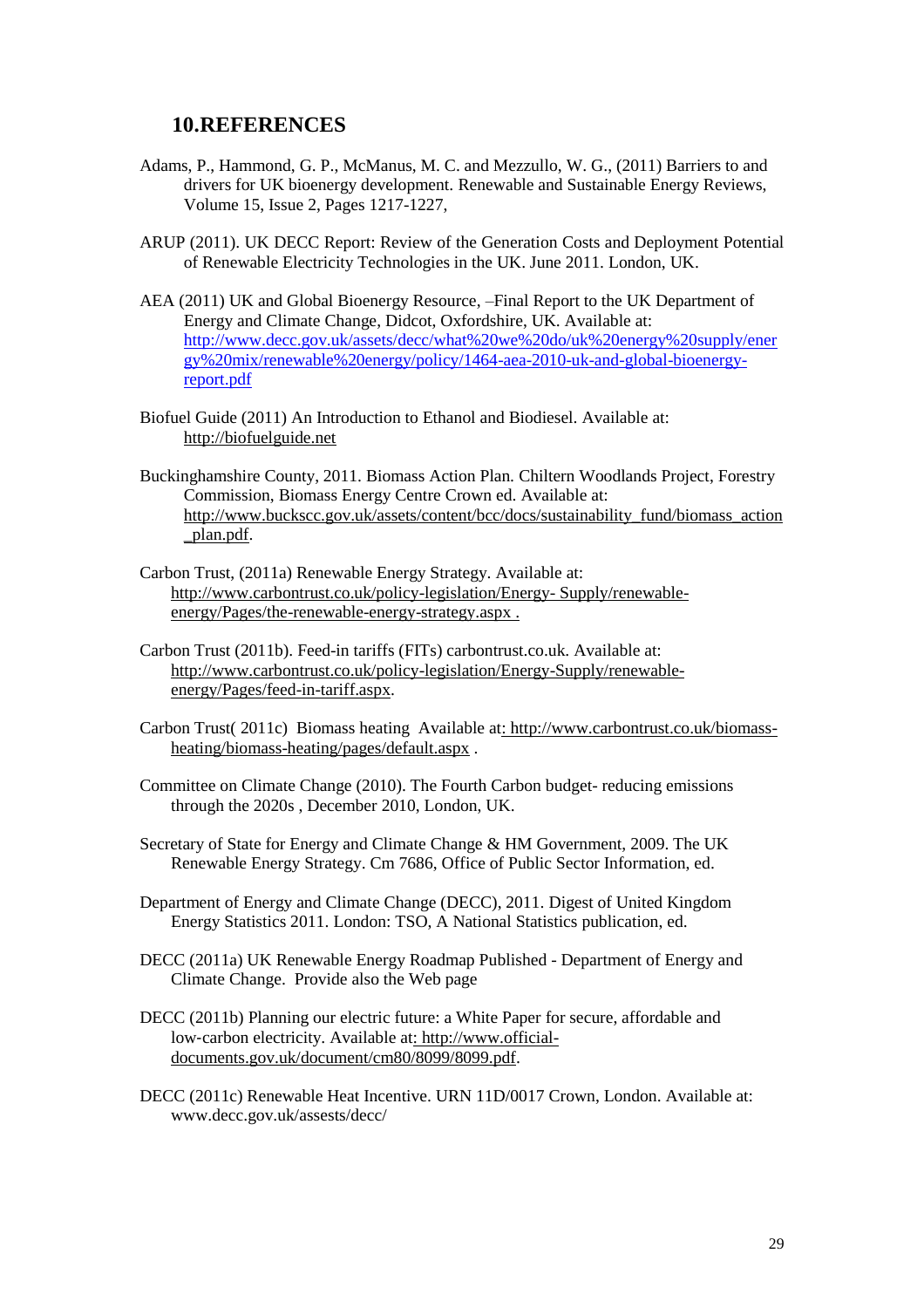- DECC (2011d) National Renewable Energy Action Plan for the United Kingdom: Article 4 of the Renewable Energy Directive 2009/28/EC; UK Department for Energy & Climate Change.
- DECC (2011e) Consultation on proposals for the levels of banded support under the Renewables Obligation for the period 2013-17 and the Renewables Obligation Order 2012. URN 11D/876 Available at: [http://www.decc.gov.uk/assets/decc/11/consultation/ro-banding/3235-consultation-ro](http://www.decc.gov.uk/assets/decc/11/consultation/ro-banding/3235-consultation-ro-banding.pdf)[banding.pdf](http://www.decc.gov.uk/assets/decc/11/consultation/ro-banding/3235-consultation-ro-banding.pdf)

Defra (2011) Indicator DD3: Net energy derived from agricultural biomass Observatory monitoring framework – indicator data sheet. Available at: http://www.defra.gov.uk/statistics/files/defra-stats-foodfarm-environ-obs-indicators-dd3- 110825.pdf

- DfT (2011) Department for Transport . Renewable Transport Fuels Obligation. Available at: <http://www.dft.gov.uk/topics/sustainable/biofuels/rtfo/> .
- DfT (2011a) RTFO Quarterly Report 12:15 April 2010 14 April 2011
- DfT (2011b) Biofuel Statistics. Available at: <http://www2.dft.gov.uk/pgr/statistics/datatablespublications/biofuels/index.html>
- DfT(2011c) Amendments to the Renewable Transport Fuel Obligation for compliance with the Renewable Energy Directive - (4) Partially Renewable Fuels
- DUKE (2011) Renewable electricity in Scotland, Wales, Northern Ireland and the regions of England in 2010. Special feature – Sub-national renewable electricity, DECC. Available at: http://www.decc.gov.uk/assets/decc/11/stats/publications/energy-trends/articles/2873 renewable-electricity-regions-article.pdf
- Forestry Commission ( 2007) A Woodfuel Strategy for England.. Available at: http://www.forestry.gov.uk/pdf/fce-woodfuel-strategy.pdf/\$FILE/fce-woodfuelstrategy.pdf
- GreenWise (2011) Advanced biofuels could meet almost half of UK green transport needs. greenwisebusiness.co.uk. Available at: http://www.greenwisebusiness.co.uk/news/advanced-biofuels-could-meet-almost-half-ofuk-green-transport-needs-2808.aspx.
- Hawkinks Wright ( 2011) Selected articles from the Forest Monitor. Hawkinks Wright LTD Surrey.
- HM Goverment, 2009. The UK Low Carbon Transition Plan I. P. T. Office of Public Sector Information, ed. Available at: http://centralcontent.fco.gov.uk/centralcontent/campaigns/act-on-copenhagen/resources/en/pdf/DECC-Low-Carbon-Transition-Plan
- IIED ( 2011) The UK"s Biomass Energy Development Path: Available at: <http://pubs.iied.org/pdfs/G02921.pdf>
- IEEP (2011) Analyzing Bioenergy Implementation in EU Member States: Results from the Biomass Futures. Biomass Futures Policy Briefings.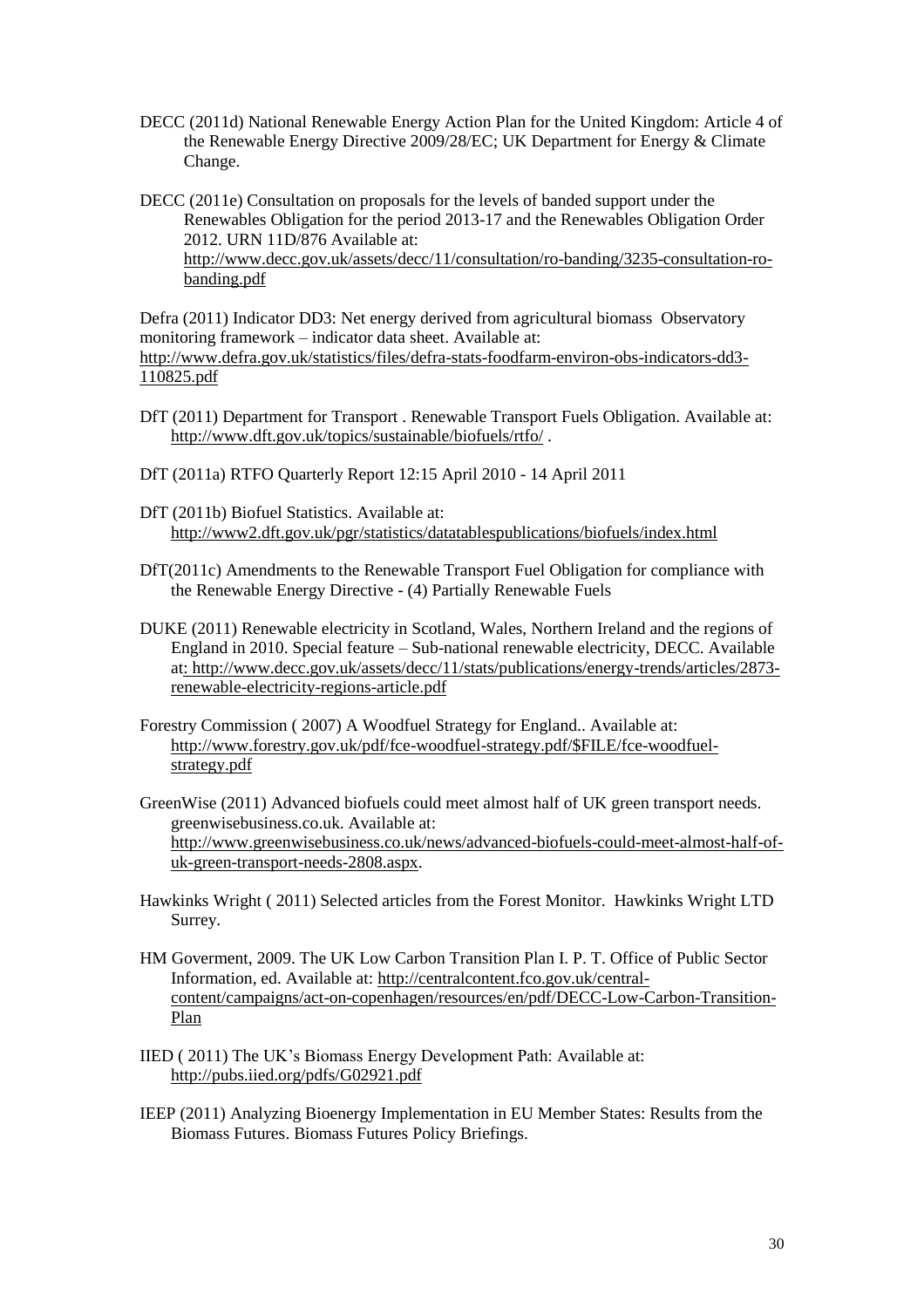Keane, G. & Pearce, O ( 2011) Analyzing Technical Constraints on Renewable Generation To 2050 P. M. Consulting, ed. Available at: [http://www.poyry.com/Sectors\\_and\\_Services/Management\\_Consulting/Energy/Poyry](http://www.poyry.com/Sectors_and_Services/Management_Consulting/Energy/Poyry)

#### National Grid (2011) Transmission Networks Quarterly Connections Update – April 2011 Available at: [http://www.nationalgrid.com/NR/rdonlyres/41AAF4ED-4121-4C4F-B83E-](http://www.nationalgrid.com/NR/rdonlyres/41AAF4ED-4121-4C4F-B83E-%20%207BF68C0B4FB3/46624/TNQCUApril2011v1.pdf)[7BF68C0B4FB3/46624/TNQCUApril2011v1.pdf](http://www.nationalgrid.com/NR/rdonlyres/41AAF4ED-4121-4C4F-B83E-%20%207BF68C0B4FB3/46624/TNQCUApril2011v1.pdf)

DEF (2009) Development and promotion of a transparent European Pellets Market- Creation of a European real-time Pellets Atlas, Pellet market country report UK, The National Energy Foundation, National Energy Centre, UK. (Prepared by Sandra Hayes)

Office for National Statistics (ONS) (2011) National Records of Scotland; Northern Ireland Statistics and Research Agency; Department for Work and Pensions, Region and Country Profiles: Key Statistics 28 October 2011

OFGEM (2011), Annual Sustainability Report 2010-11

- Perry, P. & Rosillo-Calle, F. (2009) TASK 40- Country Report for United Kingdom "Sustainable International BioEnergy Trade: Securing supply and demand". T40UK5/09. Available at: http://www.bioenergytrade.org/downloads/ukcountryreport0930july09.pdf
- Slade, R., Bauen, A. & Gross, R. (2010) The UK bio-energy resource base to 2050: estimates, assumptions, and uncertainties. UK Energy Research Centre. Available at: http://spiral.imperial.ac.uk/handle/10044/1/6020
- Weighell, T. (2011) The global land use impact of the United Kingdom's biomass consumption Part I: Biomass flows through the UK economy - an overview of biomass sources and overseas land requirements. JNCC Report. Available at: http://jncc.defra.gov.uk/pdf/JNCC452\_web.pdf
- Whittaker, C. & Murphy,R J. (2008) Assessment of UK Biomass Resource: A Mirror Report to the US"s "Billion Ton Report". Imperial College London
- Woods,J., Tipper,R. Brown,G. Diaz-Chavez,R. Lovell,J. and de Groot,P. (2006). Evaluating the sustainability of co-firing in the UK. UK Dept. Trade and Industry (DTI) report September 2006. URN 06/1960.